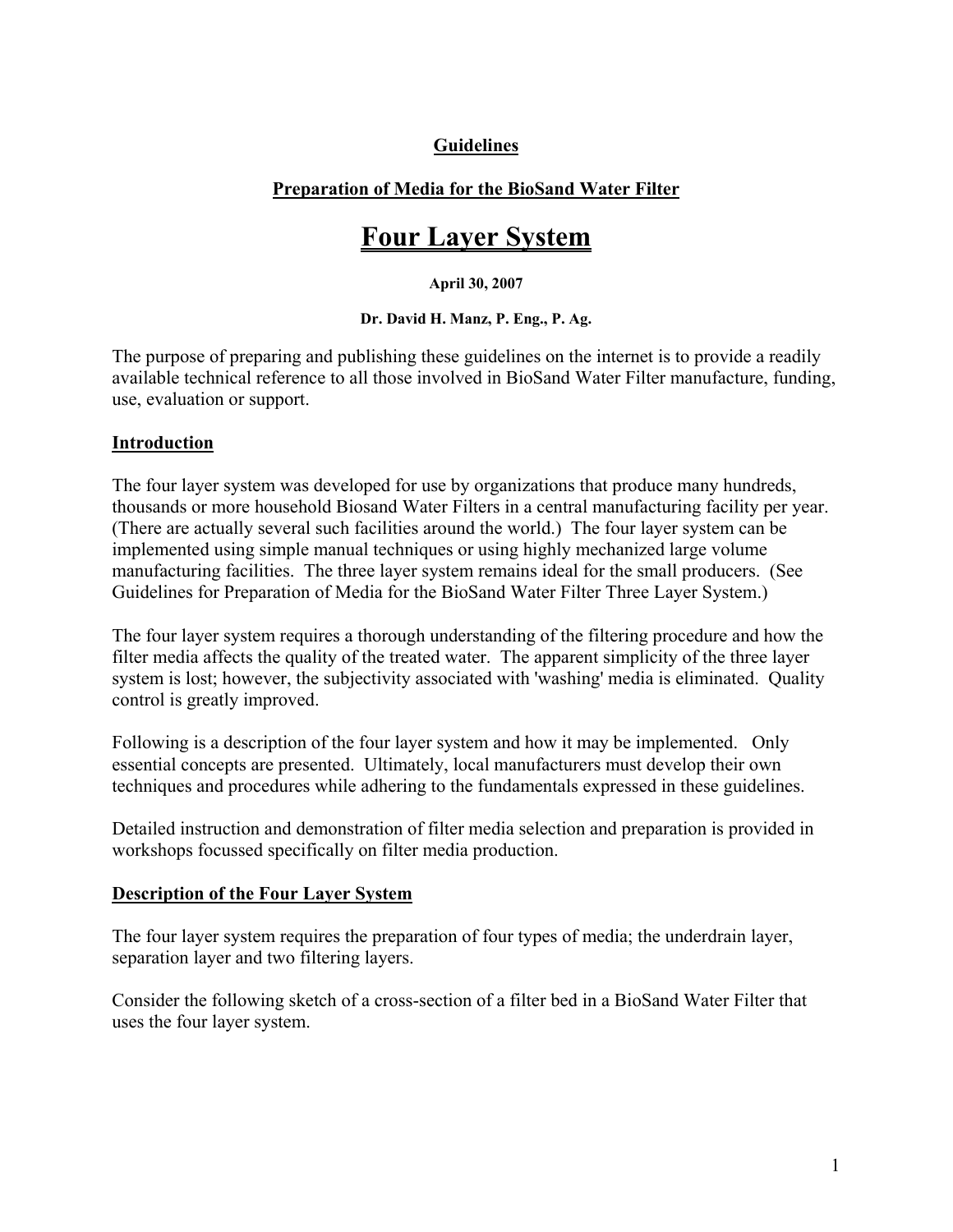

# **Figure 1. Cross-section of the filter bed of a typical BioSand Water Filter using the four layer media system.**

A description of each of the various layers follows:

- 1. Underdrain layer: Allows vertical drainage through two filtering layers and allows filtered water unrestricted access to filter standpipe. The thickness of the underdrain layer must be sufficient to cover the inlet to the filter standpipe (located at the inside bottom of the filter body) with 2 cm of underdrain material. The underdrain layer is composed of particles ranging in size from 6.25mm to 12.5mm (1/4 to 1/2 inch) in diameter. The total depth of the underdrain may be 8 cm or more. The thickness of the underdrain layer is the same throughout the layer.
- 2. Separation layer: Prevents filter media from entering the underdrain layer and the standpipe. The separation layer should be 3 cm in thickness. The separation layer is composed of particles ranging in size from 3.125 mm to 6.25 mm (1/8 to 1/4 inch) in diameter. The thickness of the separation layer is the same throughout the layer.
- 3. Top layer of filter media (TF): Responsible for removal of most particles and micro organisms. Together with the second layer of filter media controls the flow of water through the filter bed. The particles in the top layer of filtering media range in diameter from 1/2 to 1/4 the diameter of particles in the second layer of filter media. The thickness of the top layer should be between 4 and 6 cm and uniform depth throughout.
- 4. Second layer of filter media (F): Responsible for complete deactivation of viruses. Together with the top layer of filter media controls the flow of water through the filter bed. The flow rate through the BioSand Water Filter must not exceed 600 liters per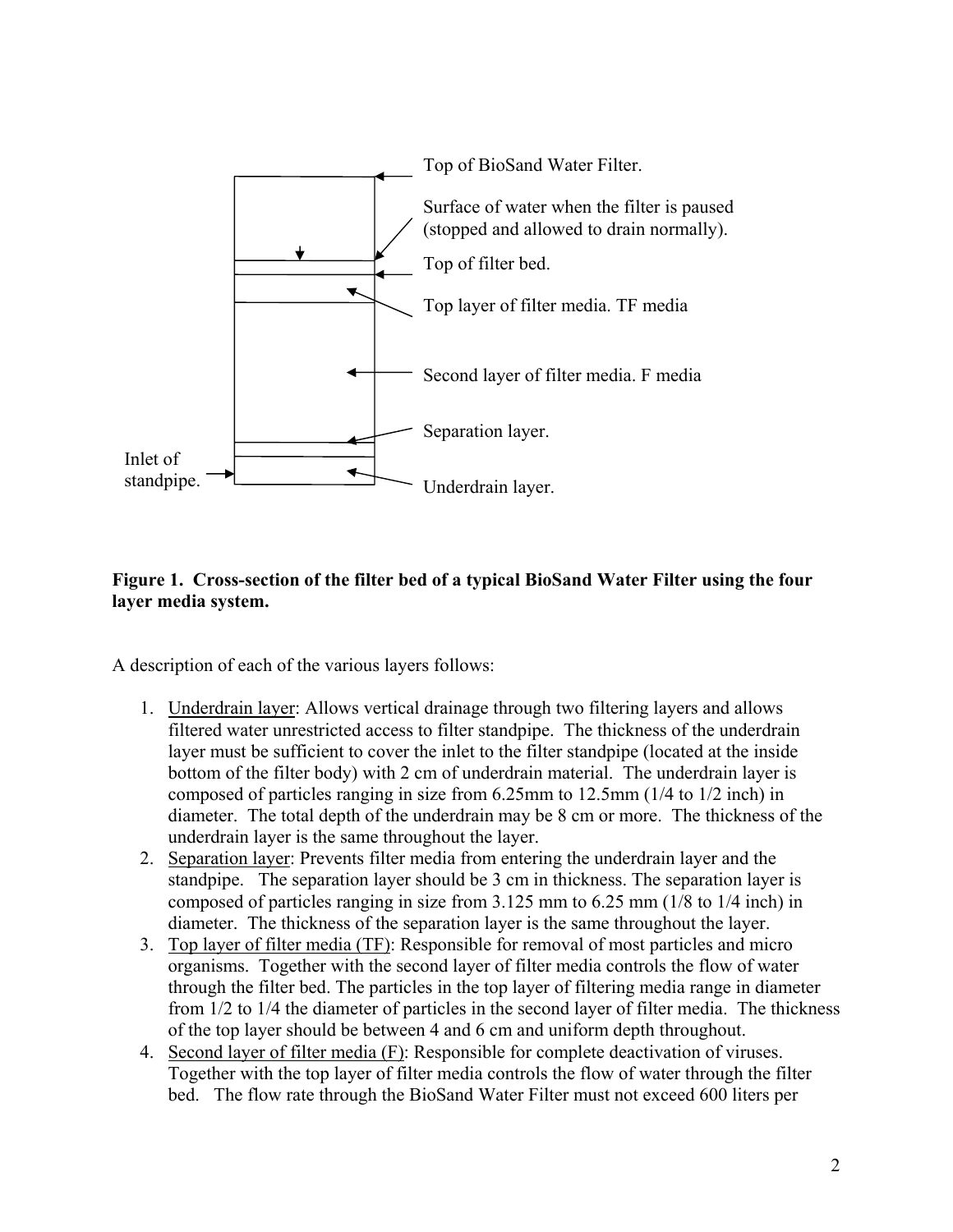square meter of media surface (at the top of the filter media bed). The largest particles in the second layer of filter media must be less than 3.125 mm (approximately 1/8 inch). The second layer may include the same particles that constitute the top filtering layer, if both F and TF media were produced from the same samples of crushed rock (See Figure 2.). The combined thickness of the second layer of filter media and the top layer of filter media should be no less than 40 cm. The thickness of the second layer of filter media is the same throughout.

### **Media Installation Instructions**

All four layers of filter must be correctly installed in order to determine how the relative depths of the top and second layers affect the flow rate through the filter. The underdrain and separating layer are always the same depth.

Media installation proceeds as follows:

- 1. The first step is to determine the maximum depth of the media in the filter. If the filter walls are made of plastic and are transparent it is possible to make all depth measurements from outside the filter. If the filter body is not transparent, (concrete), then it is necessary to fill the filter to the point where water is just starting to drip from the standpipe. At this time the depth of water in the filter is equal to the depth of the media plus the paused water depth. A piece of wood that is 1 or 2 cm in diameter and 10 cm longer than the depth of the filter may be used to measure media depth. The wood is placed on the bottom of the empty filter and held vertical. A second similar but shorter piece of wood is placed across the top of the filter and the vertical piece is marked with a pencil immediately above the horizontal piece. The distance from the bottom of the vertical piece of wood to that mark will be equal to the depth of the inside of the filter plus the thickness of the horizontal piece of wood.
- 2. Using a measuring cup or similar container add underdrain media such that it covers the inlet to the standpipe with 2 cm of material. (Cups should be filled and levelled.) The top of the underdrain layer must be perfectly level. Typically, your hand is used to level the top of the layer. If your arm is too short a piece of wood can also be used. It is normal for the water to become quite turbid and it will not be possible to see the media through it. The measuring stick is now very useful. The depth of media required to cover the inlet to the standpipe is noted and a second mark is added to the vertical stick a distance equal to the depth of the underdrain layer below the first mark. The depth of the media can be conveniently measured by placing the horizontal piece of wood across the top of the filter and positioning the vertical piece against it. When the depth is exactly correct the second mark and the top of the horizontal piece will be the same. Record how many cups of underdrain media were required. The number of full and partial cups of media will be used to determine how much underdrain media will be supplied with the filter.
- 3. Put the diffuser basin into position and add water until there is approximately 10 cm standing above the underdrain material. (The diffuser basin is used to prevent the water from disturbing the media when poured into the filter.) Remove diffuser basin.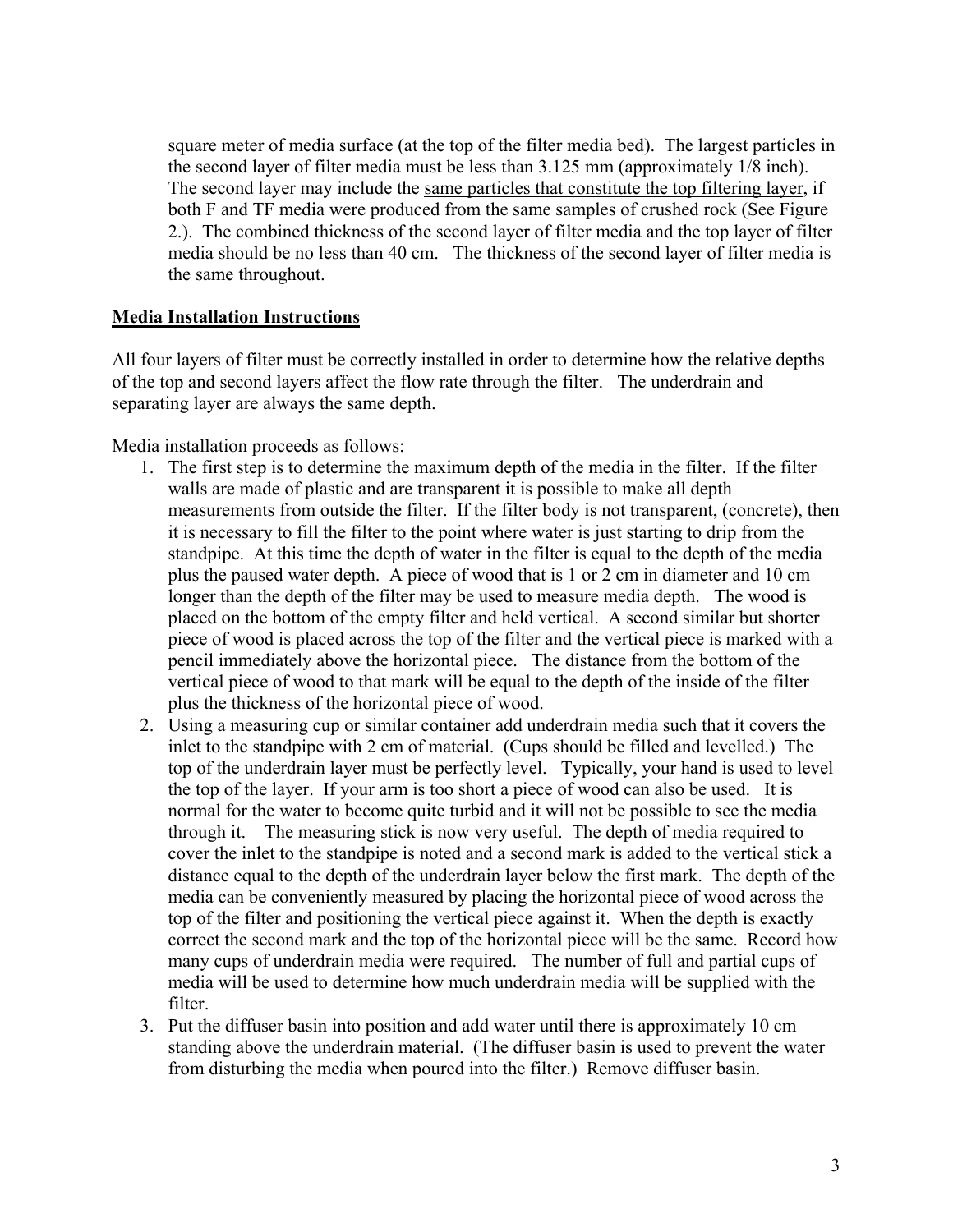- 4. Prepare to add the separating media. Add a second mark to the vertical piece of wood 3 cm below the first mark. Using the measuring cup carefully add 3 cm of separating media. Again, the top of the separating layer must be perfectly level. Record how many cups of separating media were required.
- 5. Put the diffuser basin into position and add another 10 cm or so of water. Remove diffuser basin. There should never be more than 20 cm or so of water in the filter when media is being added.
- 6. Select thicknesses for the top and second media layers while considering the guidelines for the depth of water above the filter media when the flow from the filter has stopped, the paused water depth.
- 7. Place marks on the vertical piece of wood equal to the thicknesses of the second layer and top layer.
- 8. Carefully measure the amount of second filtering media required to bring the filter bed to the mark that indicates the top of the second layer. (Note that media should ALWAYS be added to water and added quickly - almost dropped in. By adding media to water there is no danger of trapping air in the media which can stop the flow of water through a process known as air binding. By adding the media very quickly into no more than 20 cm of water there is no danger the particles will separate with coarse falling into place first followed by the fine particles, a process known as stratifying. The stratifying effect greatly decreases the flow of water through the filter and is avoided using this procedure.) Record the amount of media used to complete the second filtering layer. (Place a bucket under the standpipe to capture any water that may dribble from the standpipe outlet during media installation.)
- 9. Carefully measure the amount of the top filtering media that must be added. Record this amount.
- 10. Clean surface of the media by adding sufficient water to fill the portion of the filter interior above the top of the filter media with 20 cm or so of water. Remove the diffuser basin. Using your hand or a brush, vigorously stir up the water above the media surface. Your fingers can penetrate the top of the media by a 1/2 cm but no more. The vigorous agitating action will cause the top of the media layer to be release particulate material that would otherwise plug it off. Once sure that all material is suspended that can be suspended a cup is used to remove as much of the very turbid water from the filter as possible. Wait a few seconds to allow the media to settle before starting this process. Care should be taken not to remove any of the media by allowing the cup to scoop into the media surface. The cleaning action can be repeated as often as required. Level the top of the media as a last step of the cleaning process. The effect of this cleaning is to maximize the flow of water through the filter bed that has just been installed.
- 11. Measure the flow rate through the filter by replacing the diffuser basin and adding enough water to completely fill the filter. Using a calibrated measuring cup or a plastic container such as an empty water or soda pop bottle, (any of the plastic bottles will work though 500 ml and 1 litre bottles work the best), measure how long it takes to fill this bottle with filtered water, which will still look very turbid. (Note that after three or more 20 litre buckets of water are added to the filter the water will flow very clear.) Calculate the actual flow rate through the filter by dividing the volume filtered measured in litres by the time required to produce the volume in minutes. Compare this flow to the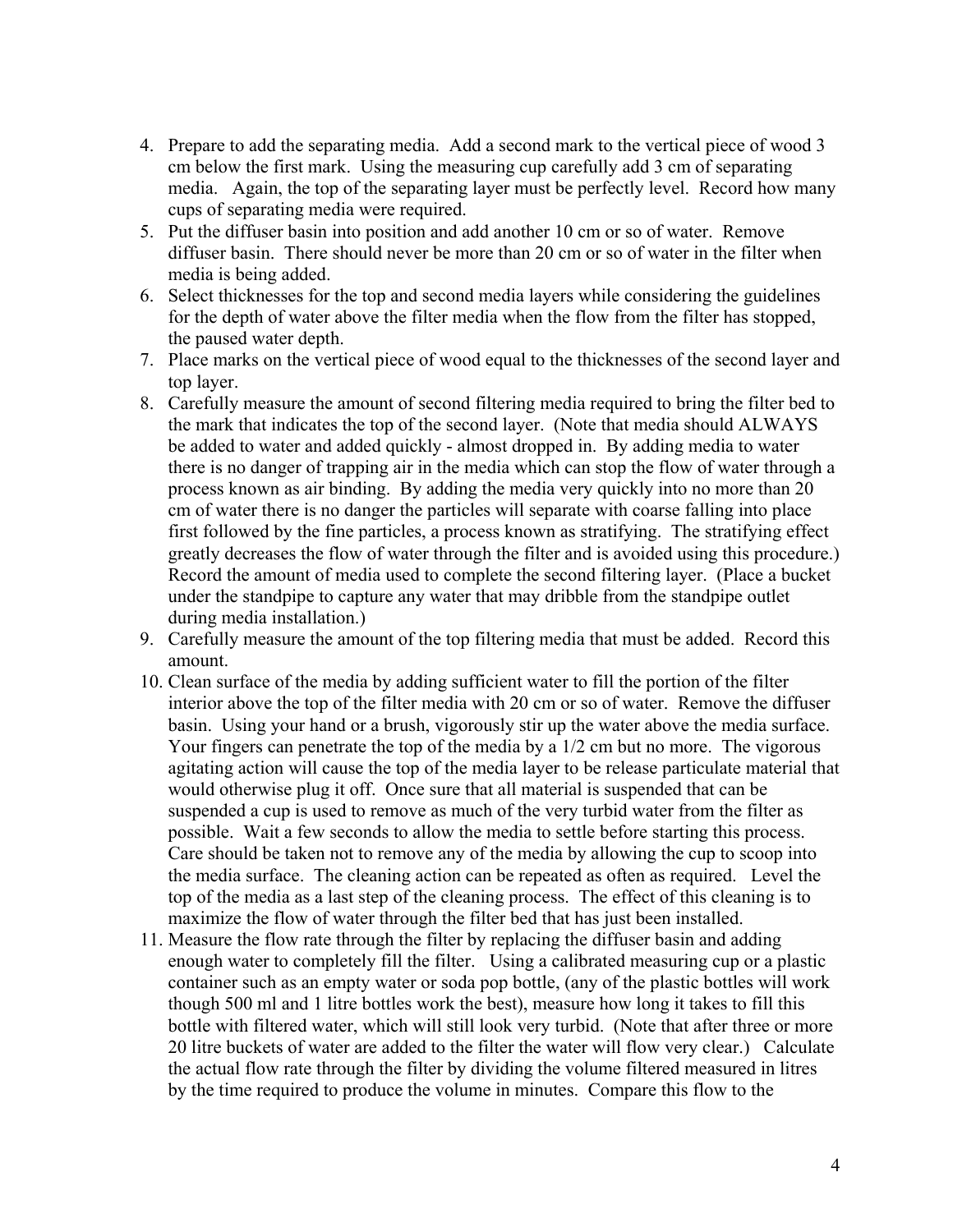objective flow rate for the filter. The objective flow rate is calculated by multiplying the surface area at the top of the media measured in square meters by 600 litres per hour per square meter. For example if the surface area of the filter, at the top of the media, is 0.1 square meter, the objective flow rate is 0.1 square meters times 600 litres per square meter per hour equals 60 litres per hour or 1 litre per minute.

12. If the flow rate as measured is above or below the objective flow rate the thicknesses of the second and top filtering layers must be adjusted. This is described later.

(Note: With use the media will settle a centimetre or so. Once the actual settlement is known it is advisable to increase the depth of the second layer of filtering media (F media) by the known depth of settling. In effect the filter is overfilled at time of installation in anticipation of the settling that will inevitably occur. Tamping the surface of the filter media after overfilling is not necessary. Overfilling with the TF media, rather than the F media, may result in an unacceptable decrease in flow rate through filter.)

#### **Selection of Crushed Rock for Media Preparation**

The preferred source of material with which to produce the filter media is crushed rock from a rock quarry. This material can be expected to be very clean and free from organic and microbial contamination. There is usually an opportunity to acquire large quantities of raw materials exhibiting consistent particle size distribution.

Ideally, the material is very hard, a quartzite or granite. Very soft material such as crushed limestone can also be used. Mudstones that contain oxidized iron or manganese should be avoided as they will likely contaminate and color the water as it is filtered. A potential problem with softer rocks, (like limestone and mudstone) is that some particle rubbing and grinding always occurs during handling and transport resulting in the production of unwanted fines,. From a consumer perspective the color of the rock should be as light as possible though any color is actually satisfactory provided the color does not transfer to the water during the filtering process.

Crushed limestone works very well. The limestone is very difficult to dissolve in water and will work fine for the life of the filter. It is occasionally observed that when water filtered through limestone is boiled there is a white deposit on the bottom of the pot. This deposit would occur even if the water was not filtered. The white deposit is usually calcium carbonate. When the water is heated it cannot dissolve as much calcium carbonate and it will precipitate out.

Crushed rock is often available in a size already very close to that needed for the underdrain layer and separation layers and may be purchased directly. Very little waste will result when processed.

Crushed rock for the preparation of the filter media and separation layer is usually the finest material in the quarry. Often it is considered waste material. The material used for the filtering layer MUST contain particles varying in size from very fine, almost dust size, to larger than 1/8 inch or the opening of the filtering sieve. Material that is all dust simply won't work as the flow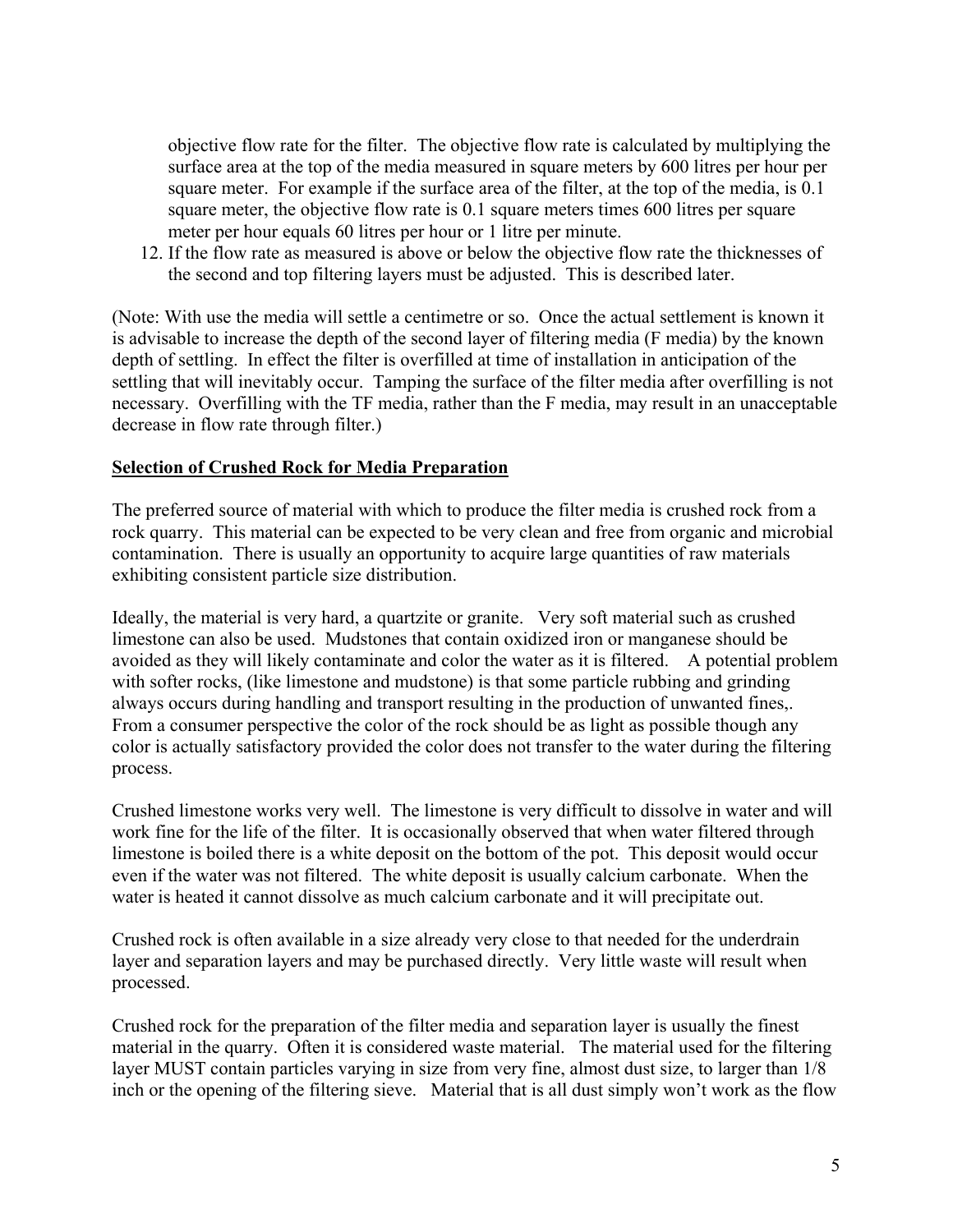through it will likely be too low or require considerable preparation to make work. Material that does not contain any fines cannot work either because the flow rate through the media will be too large.

Media delivered to the processing site should be protected from the weather and risk of contamination from weather, animals or humans. This may require a roofed working area and a concrete floor. Drying media outdoors will require a large concrete pad with good exposure to the sun. The entire media processing area should be secured with appropriate fencing or walls that also allow good access for trucks.

Every shipment of unprocessed media should be evaluated, using appropriate particle size evaluation techniques, to insure that the media supplied is similar to previous shipments that were used to establish media preparation procedures and filter bed design. Particle size distributions can very considerably from shipment to shipment. However, it is reasonable to assume that individual shipments are more-or-less homogenous and it is advisable to obtain the largest shipments that can be managed.

If it is determined that the particle size distribution of a shipment is different from previous deliveries, the media preparation procedure and filter bed design may need to be evaluated and changed if necessary.

# **Media Contamination**

Clean (uncontaminated) media is free from toxins and any organic material, living or dead. Media at risk of contamination with toxic substances by virtue of being near industrial activity or affected by waste disposal activities should be completely avoided. Surface accessible deposits of sands and gravels, including gravel pits, beaches and river banks, usually contain significant organic material due to vegetation accumulation and human and animal activities. Only media obtained from rock quarries that produce material from solid rock formations can be expected to be contamination free.

Media contamination occurs due to the presence of individual organic particulate material, (pieces of plants, animals, insects, seeds, etc.), and organic material that was originally dissolved or suspended in water and is now attached to individual rock particles. Organic material is food for micro-organisms, a few of which might be pathogenic (disease causing). Standard practice is to test for the presence of pathogen indicator micro-organisms such as fecal colliform bacteria (found in the intestinal tracts of warm blooded animals and present in the many billions per gram of human feces), Escherichia colliform or e-coli bacteria (dominant colliform bacteria found in intestinal tracts of warm blooded animals) and total colliform bacteria that includes all forms of colliform bacteria including those that naturally live in the soil or associated with other forms of life. If colliform bacteria are present it is normal to find similar numbers of fecal colliform and e-coli bacteria and tens times their number of total colliform bacteria. These colliform bacteria are NOT usually pathogenic themselves. (There are notable exceptions such as the 0157 strain of e-coli, which is very dangerous.) Rather, their presence is used as an indicator of the possible presence of other, serious pathogenic organisms, resulting from direct contamination by human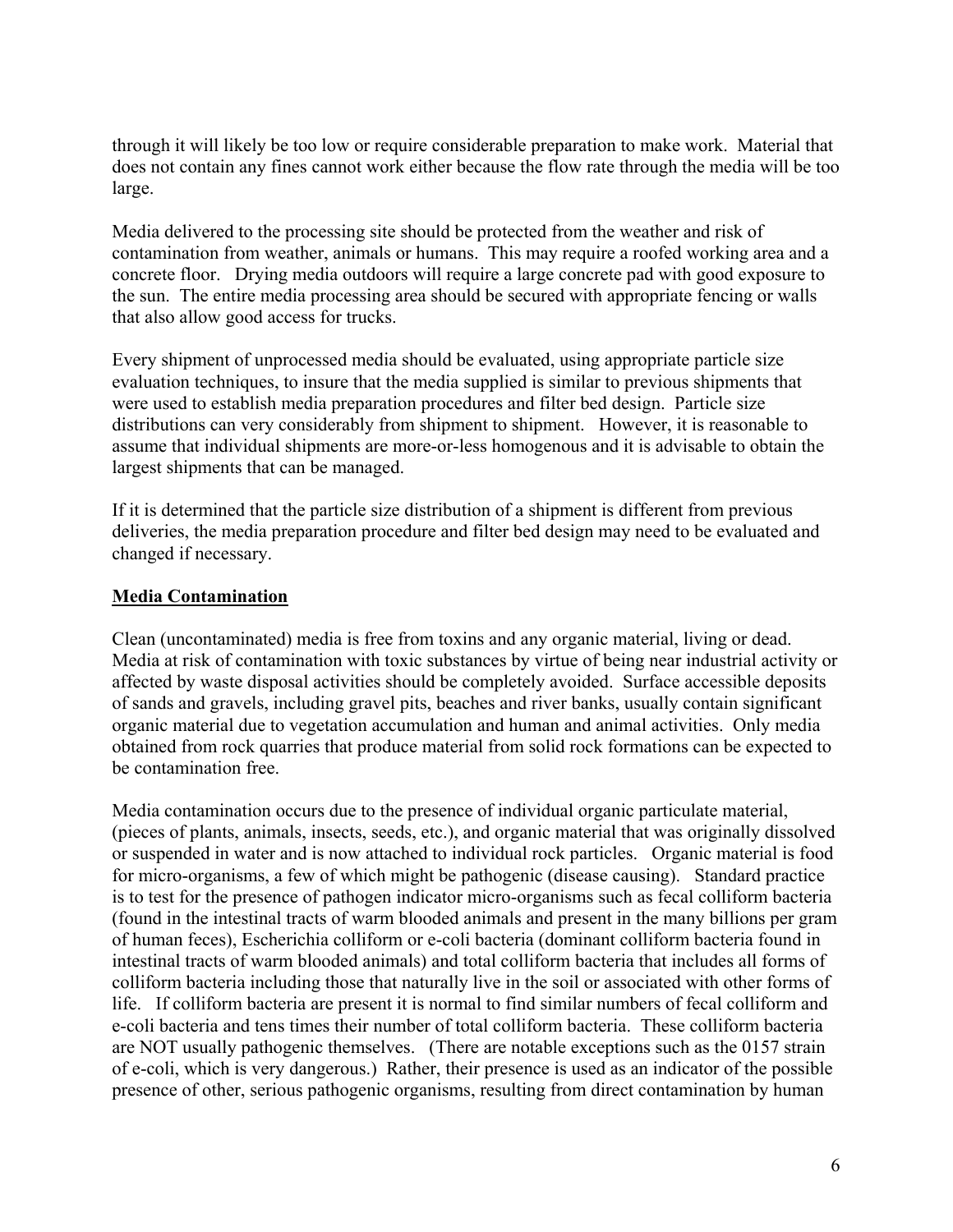feces or animals that could carry the same pathogens (parasites such as Giardia and Cryptosporidia).

It is possible to evaluate media contamination by taking a gram of filter media (straight from the quarry or after the media preparation process), washing it in one litre of sterilized water (boiled and cooled river water) and having it tested for the presence of any one or more of the indicator organisms. The testing should be performed by a reputable local laboratory. Laboratory instructions must be carefully followed. If any of the indicator organisms are present the media is at risk of being contaminated and must be further evaluated with respect to the possible cause of the contamination (lack of protection at the quarry, handling, etc.). Other sources of crushed rock may need to be found.

It may be possible to wash the organic particulate material from the rock media; but it is not possible to remove the organic material attached to the rock particles themselves. Microorganisms will continue to grow on the particles as long as there is food (organic material) available. When all of the food is consumed the micro-organism will disappear and the media is 'clean'.

It is possible to disinfect the media by heating it or soaking it in disinfectants such as chlorine bleach. The rock particles will still have 'disinfected' organic material attached. The disinfected media is quickly contaminated once the media is installed in a filter and water containing living micro-organisms is poured through it. The media will appear contaminated, based on bacteria tests on the treated water, until all of the attached organic material has been consumed by the micro-organisms and they no longer exist within the filtering, separation or underdrain media itself. It is common to observe more bacteria in the filtered water than in the unfiltered water. The media will appear contaminated for a period of several months.

# **Sieve and Screen Selection**

Selecting sieve sizes of 12.5 mm (1/2 inch), 6.25 mm (1/4 inch), 3.125 mm (1/8 inch) (or slightly smaller but never smaller than the holes in typical mosquito netting) and 1.0 mm (1/16 inch) (or smaller) can produce useful results. A table of standard sieve sizes is attached in Appendix A. Sieves are purchased for the purpose of testing particle size distribution, not for large scale production. Material with the same size openings as the sieve material that is used for large scale production is known as screening material.

Test sieves are essential for quality control as it pertains to purchase of raw material used to produce filter media or the production of the media used in each of the various layers. Test sieves can be purchased from a variety of suppliers or can be constructed using comparable screening material (considerably less expensive).

Screening material is also known as woven wire cloth or wire mesh cloth. Many types of screening materials can be purchased with a variety of physical characteristics from numerous manufacturers around the world. (Usually a simple internet search using combinations of the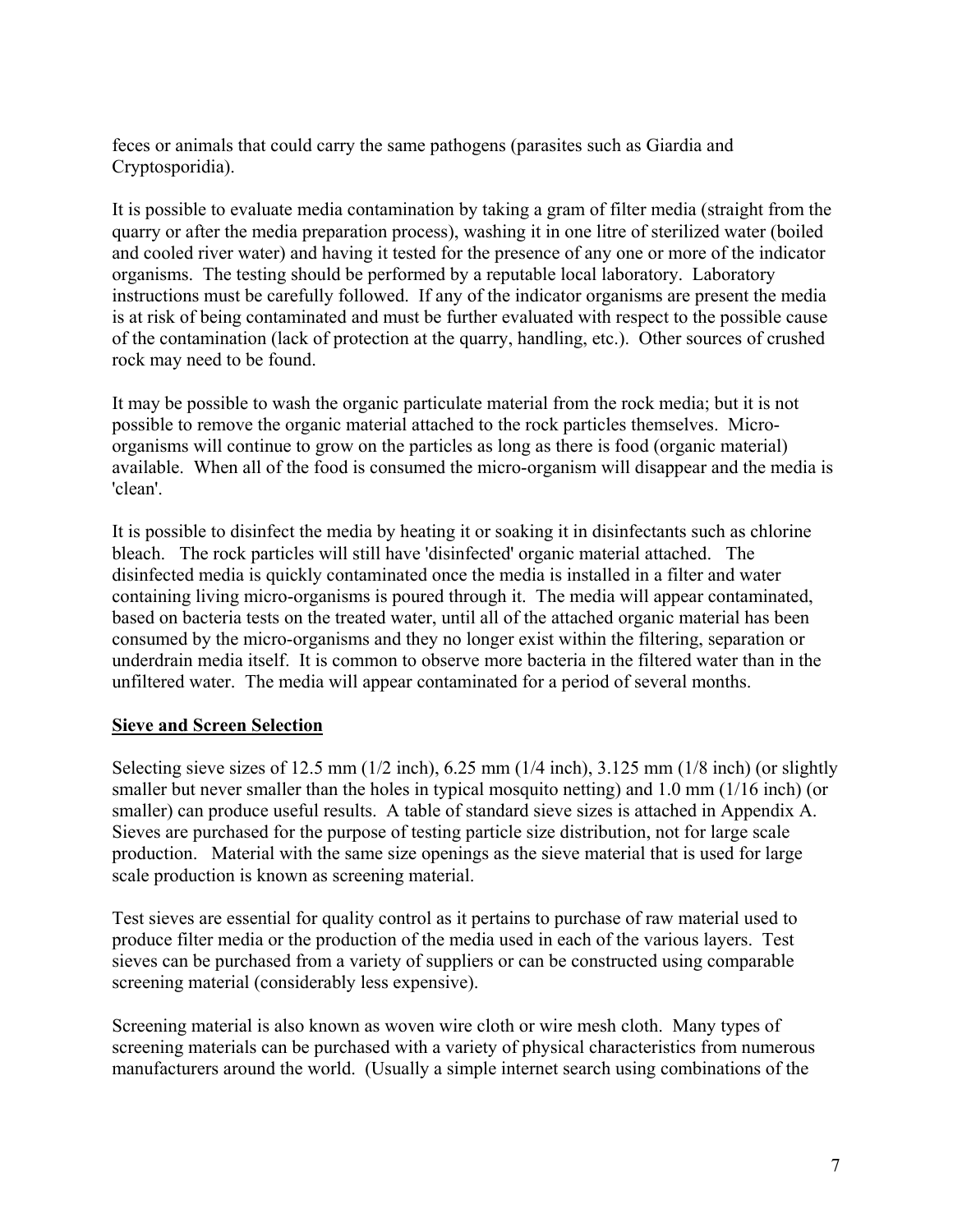search words such as "woven wire mesh cloth screening suppliers" will provide adequate information.) The web site www.wire-cloth.com is particularly useful.

Once a supplier is identified sufficient material should be purchased to construct a set of small production screens with which to evaluate media produced for performance in an actual BSF and to develop media production procedures. To be useful the small production screens should be approximately 60 cm long, 45 cm wide and about 10 cm deep. Larger screens are heavy and awkward to use. Appendix B shows a table of specifications for typical wire mesh cloth.

# **Screening Machines**

There are many commercial screening machines that can be useful and cost effective when producing large quantities of material. 'Home made' designs can work as well. (A simple internet search is useful for identifying the various designs, scales, costs and availability of screening machines around the world.) Once selection of screens is completed large quantities of screening material can be purchased being careful to ensure that it has the correct openings and that it can be used with the intended screening machine.

# **Media Preparation**

The parameters available to control flow rate through the filter are screen sizes used to produce the top and second layer of filtering media, thickness of top and second layers and the washing of the filtering media (top two layers are either washed or not washed). The underdrain and separation layers are the same size and always washed thoroughly.

The material used for the underdrain and separation layers is usually screened first and then washed until the wash water runs clear. It is very important to wash these layers thoroughly as they 'clean or rinse' very slowly, shedding particulates over a long period of time in normal filter use in contrast to the filtering layers which 'clean' very quickly even if not washed at all. Soaking dry media in water or simply wetting it twenty-fours prior to washing will improve and greatly speed up the washing process. Washing media with cement mixers or other types of rotating drums may be practical. Commercial media washing machinery is available. Wash water may be captured, allowed to clarify and reused in the washing process.

Note that washing cannot be performed half-way when using the four layer system. The four layer system allows filter media to be either washed or unwashed unlike the three layer system that requires a very controlled approach to media washing.

See Figure 2, which shows a flow chart describing media preparation – assuming that EACH of the four media layers can be produced from ONE source of crushed rock. Often, this is not the case and at least two supplies (from the same rock quarrying, crushing and screening operation) are used. The combinations that may be found include:

- 1. One supply for the 12.5 mm material and another for three other media layers.
- 2. One supply for the 12.5 mm material and the 6.25 mm material and another for the two filtering layers.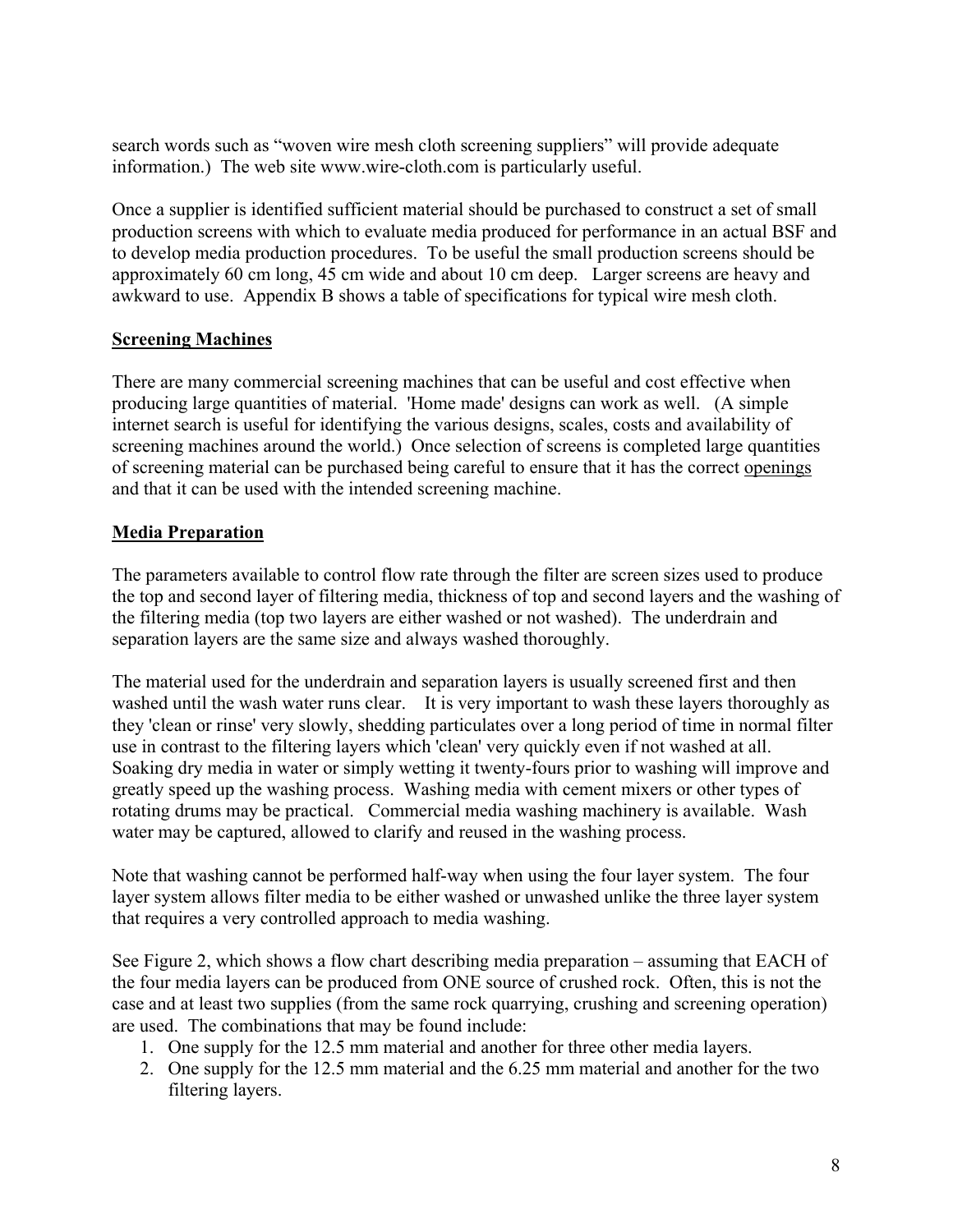The sieving process for each of these combinations is obvious.

Considering the fact that most of the filter bed is composed of the second filtering layer it may be advantageous to consider either of these two options rather than a single crushed rock source even though it may appear, at first glance, that both would produce more waste materials.

The media preparation procedures described allows production of the underdrain and separation layers and two types of media for each of the filtering layers. The two types of media for the top filtering layer are named  $TF_1$  and  $TF_2$ . The two types of media for the second filtering layer are named fine media types  $F_1$  and  $F_2$ . Because  $F_2$  is washed it does not contain the very smallest fine particles that remain in  $F_1$ . Use of  $F_1$  will result in higher flows than the use of  $F_2$ . Similarly, because  $TF_2$  is washed it does not contain the very smallest fine particles that remain in  $TF_2$ . Use of  $TF_1$  will result in higher flows than the use of  $TF_2$ .

Production of media used for filtering layers must consider the moisture content of the raw material before processing. If crushed rock, that is to be used to prepare either the top or second layers, is received dry, it should be not be allowed to become wet as this will make sieving very difficult. Unprocessed dry material can be sieved immediately into media used for the second filtering layer. The top filtering layer can be produced at the same time. Observe that the top filtering layer contains all of the fine particles contained in the second filtering layer.

Note that while washing may NOT be essential for media used in the filtering layers, **media used for the separation and underdrain layers is ALWAYS washed.** 

If the material is received damp it usually must be dried before sieving. If it is later determined that the media will be washed then it might be advisable to consider washing all of the unprocessed raw material prior to drying. Drying media continues to be a particularly challenging issue though opportunistic use of solar energy; that is, clean sheltered concrete or asphalt drying areas exposed to the sun appears to be a first choice.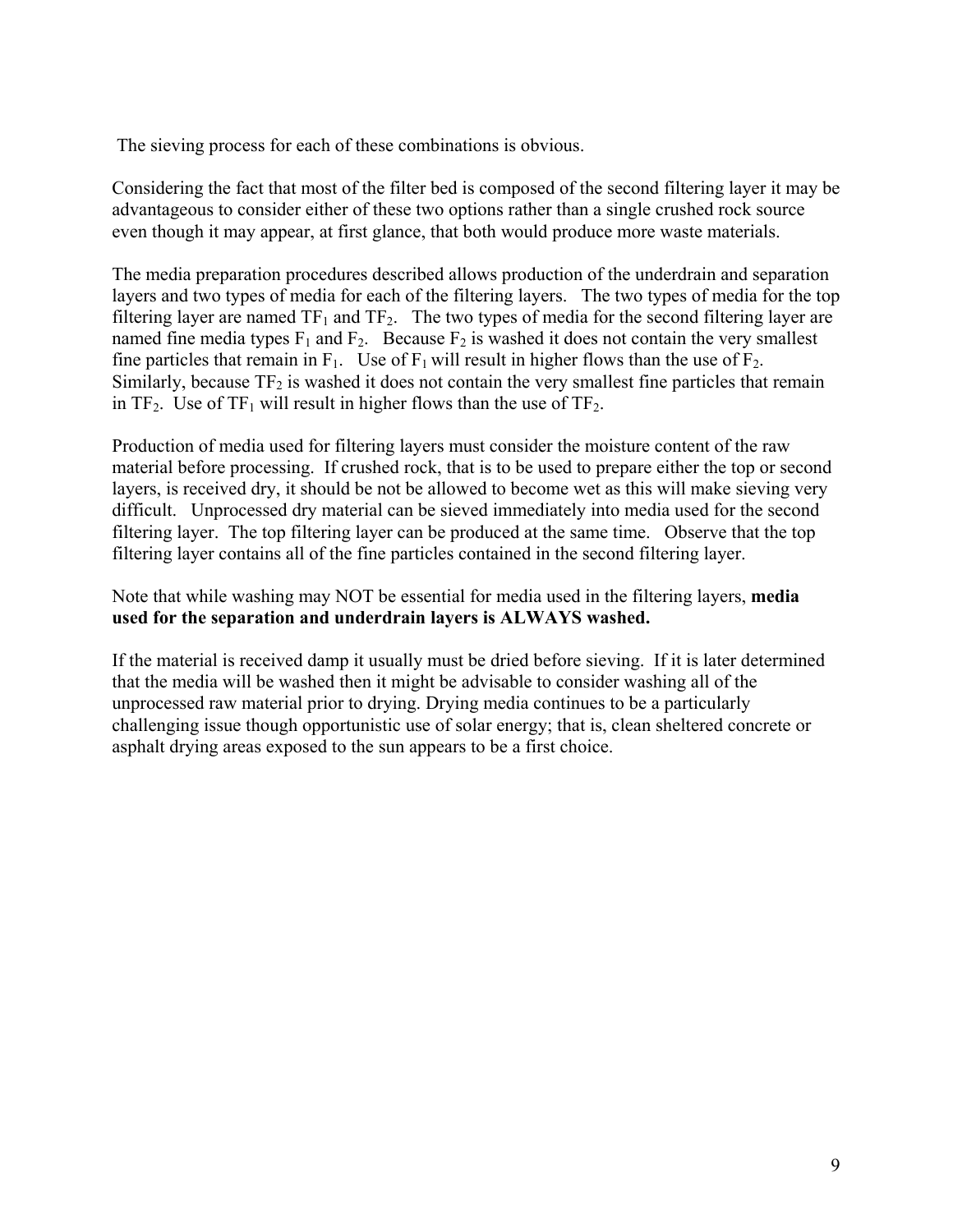

**Figure 2. Media preparation flow chart when one crushed rock supply is used to produce media used in the four layer system.**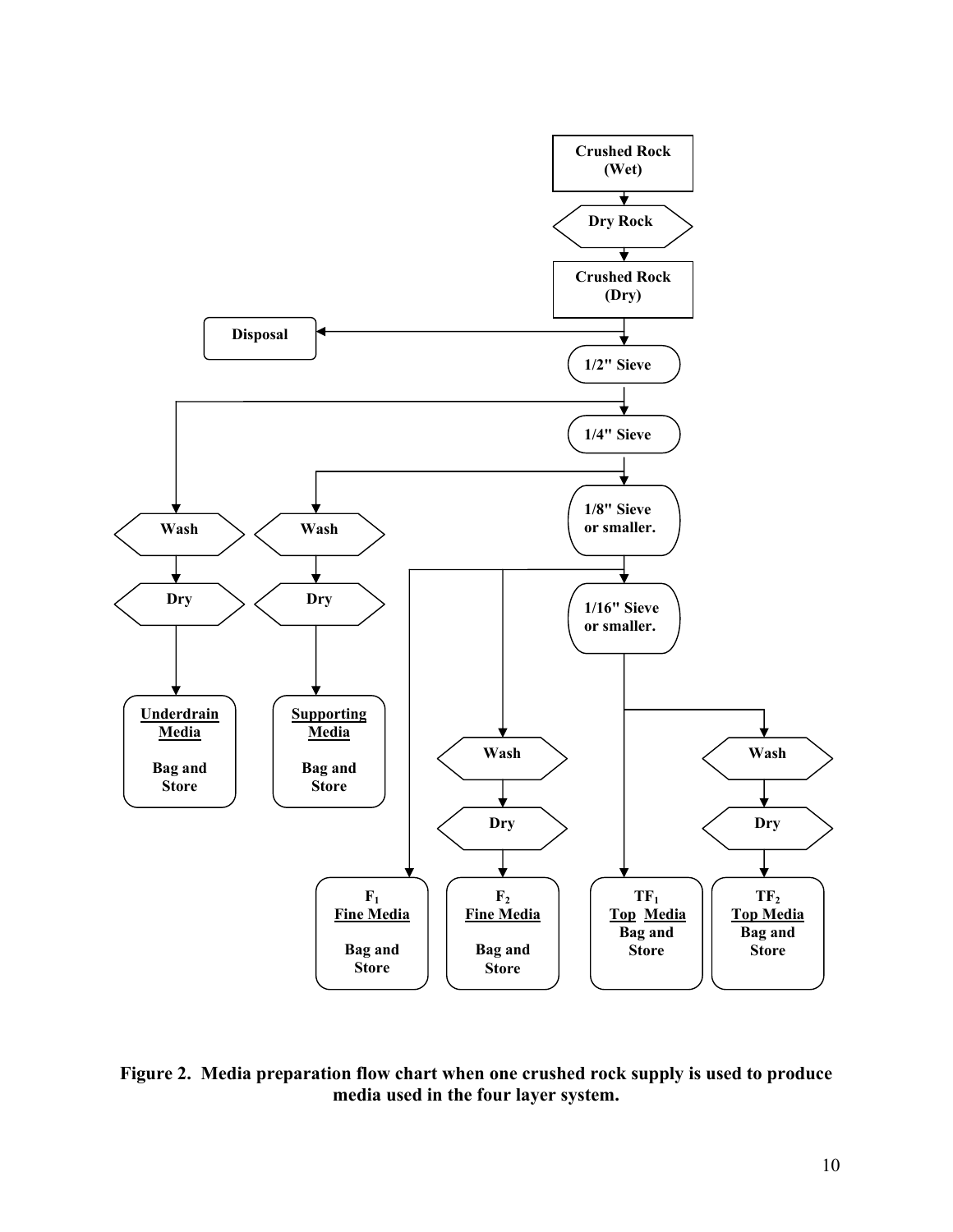If it is important to increase the flow rate through either the top or second filtering layers they can be washed. Note that washing is NOT always essential for media used in the filtering layers. (The media used for the separation and underdrain layers is ALWAYS washed.) Crushed rock rarely contains substantial quantities of fine silt or clay that interfere with installation. If the media does contain large quantities of silt and clay it must be washed thoroughly before use.

Every shipment of unprocessed media should be evaluated, using appropriate particle size evaluation techniques, to insure that the media supplied is similar to previous shipments that were used to establish media preparation procedures and filter bed design. Particle size distributions can very considerably from shipment to shipment. However, it is reasonable to assume that individual shipments are more-or-less homogenous and it is advisable to obtain the largest shipments that can be managed.

If it is determined that the particle size distribution of a shipment is different from previous deliveries, the media preparation procedure and filter bed design may need to be evaluated and changed if necessary.

### **Media Bed Design**

#### General

Note that flow rate through a BioSand Water Filter is determined when the depth of water in the filter is at the very top of the filter, nearly overflowing. This depth is maintained throughout the entire flow test.

Understanding that the particle sizes in  $F_1$  are less than  $F_2$  and that the particle sizes in  $TF_1$  are less than  $TF_2$ , possible variations in media bed include:

- 1. Underdrain Support  $F_1$   $TF_1$ . lowest flow rate
- 2. Underdrain Support  $F_2$   $TF_1$ .
- 3. Underdrain Support  $F_1$   $TF_2$ .
- 4. Underdrain Support  $F_2$   $TF_2$ . highest flow rate

Once it is confirmed that appropriate filter media can be produced there are two techniques for arriving at the final filter bed design.

#### Confirmation of Media Utility

The ability of water to flow through the F and TF materials alone must be evaluated to determine the amount of each material that is used in the filter to achieve the desired flow rate of 600 lph/ $m<sup>2</sup>$ . A full scale filter is installed using appropriate depths of underdrain and separating media and completed using either the F or TF media (similar to a three layer system). The flow rate through the completed filters is measured as described earlier. It is important that the flow rate through the filter installed using the F media is greater than 600 lph/m<sup>2</sup> and the flow rate through the filter installed using the TF media is  $l$ ess than 600 lph/m<sup>2</sup>.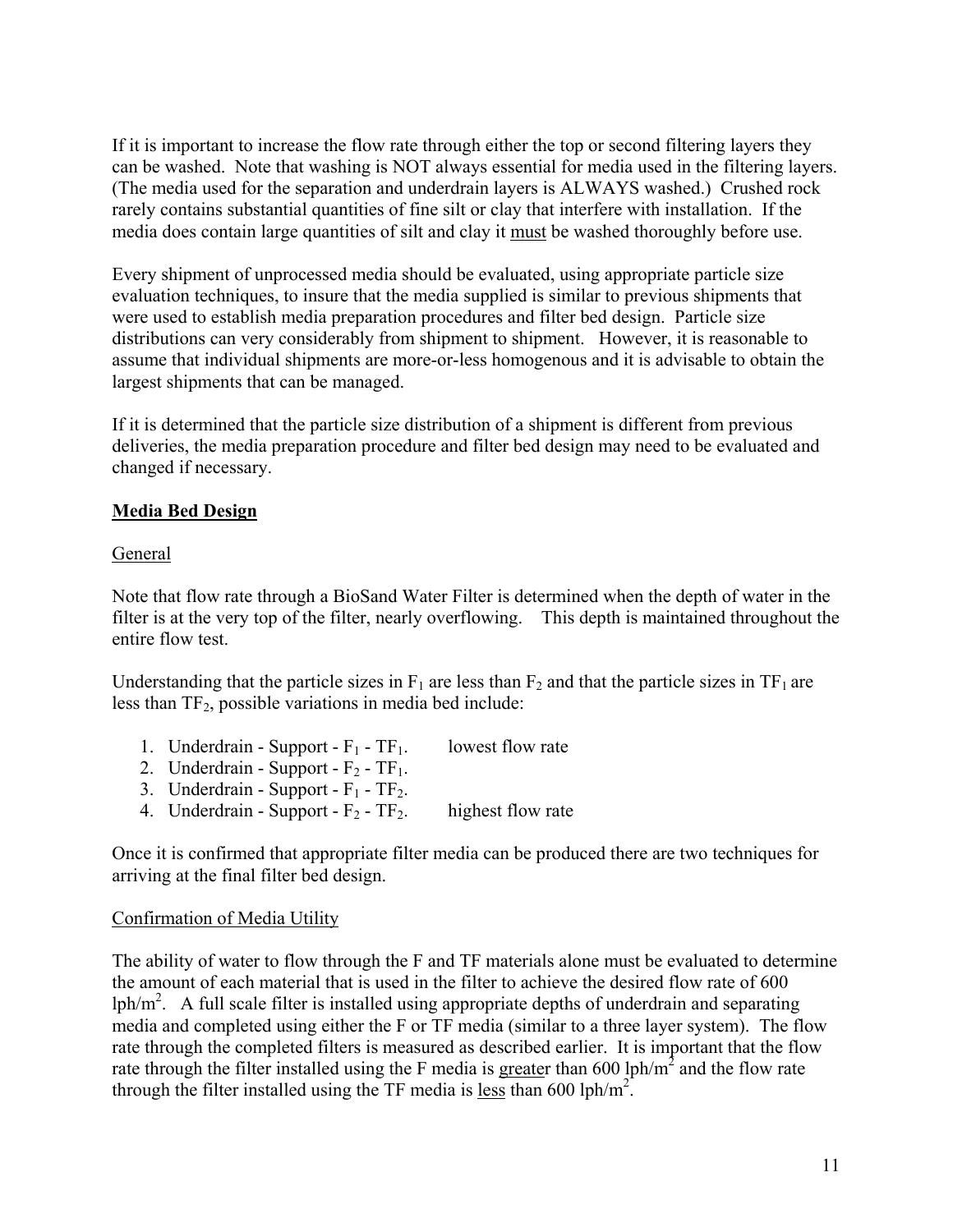If both the F and TF media produce a flow less than 600 lph/ $m^2$  the F media is too fine and coarser material will need to be produced. A sieve with openings larger than 1/16" will be required. (Appendices A and B provide information on sieve selection.) The flow rate through the new F and TF materials will need to be evaluated again. The flow rate through the new TF material will increase but it should still be less than  $600$  lph/m<sup>2</sup>. If the flow rate for the newly produced F is still less than 600 lph/m<sup>2</sup> and the amount of F material produced is becoming very small, it is probable that it is not possible to produce the F media from the raw material being used. If the material was not washed before sieving it may be worth trying to use washed and dried material. If the washed and dried material doesn't provide adequate media an alternate source of raw material that contains coarser material must be located.

Similarly, if both the F and TF material produce a flow greater than 600 lph/ $m<sup>2</sup>$  the TF material is too coarse and a finer material will need to be produced. A sieve with openings smaller than 1/16" will be required. The flow rate through the new F and TF materials will need to be evaluated again. The flow rate through the new F material will decrease but it should still be more than 600 lph/m<sup>2</sup>. If the flow rate for the newly produced TF is still larger than 600 lph/m<sup>2</sup> and the amount of TF material produced is becoming very small, it is probable that it is not possible to produce the TF media from the raw material being used. If the material was washed and dried before sieving it may be worth trying to use unwashed material. If unwashed material doesn't provide adequate media an alternate source of raw material that contains finer material must be located.

In order to minimize volume of waste of crushed rock the proportion of the quantity of F and TF materials that one would like to produce is similar to that actually being used in the filter. This objective is rarely achieved. Usually, there is a more of one size than can be used. This material should not be wasted as it still has value for other purposes.

In some circumstances the F and TF materials cannot be produced from two different supplies of material source. This is not necessarily a disadvantage and may result in less wastage. The media preparation flow chart shown in Figure 2 does not apply.

# Technique #1 – Filter Media Design – 'Trial and Error Technique'

This technique is very simple and effective but depends on the designer's 'intuitive' understanding of how media preparation will affect the flow through the BSF.

The easiest process for determining the depths of the top and second filtering layers is to start with a filter charged with the F media to within 5 cm of maximum depth (plus the separation and underdrain layers). Remember that the top of the filter bed (that includes the underdrain, separating layer, F layer and the TF layer) should allow for a minimum paused water depth of approximately 5 cm. The top 5 cm is filled with the unwashed TF material. The resulting flow rate is measured. If the flow rate is still too large, more of the F media needs to be replaced.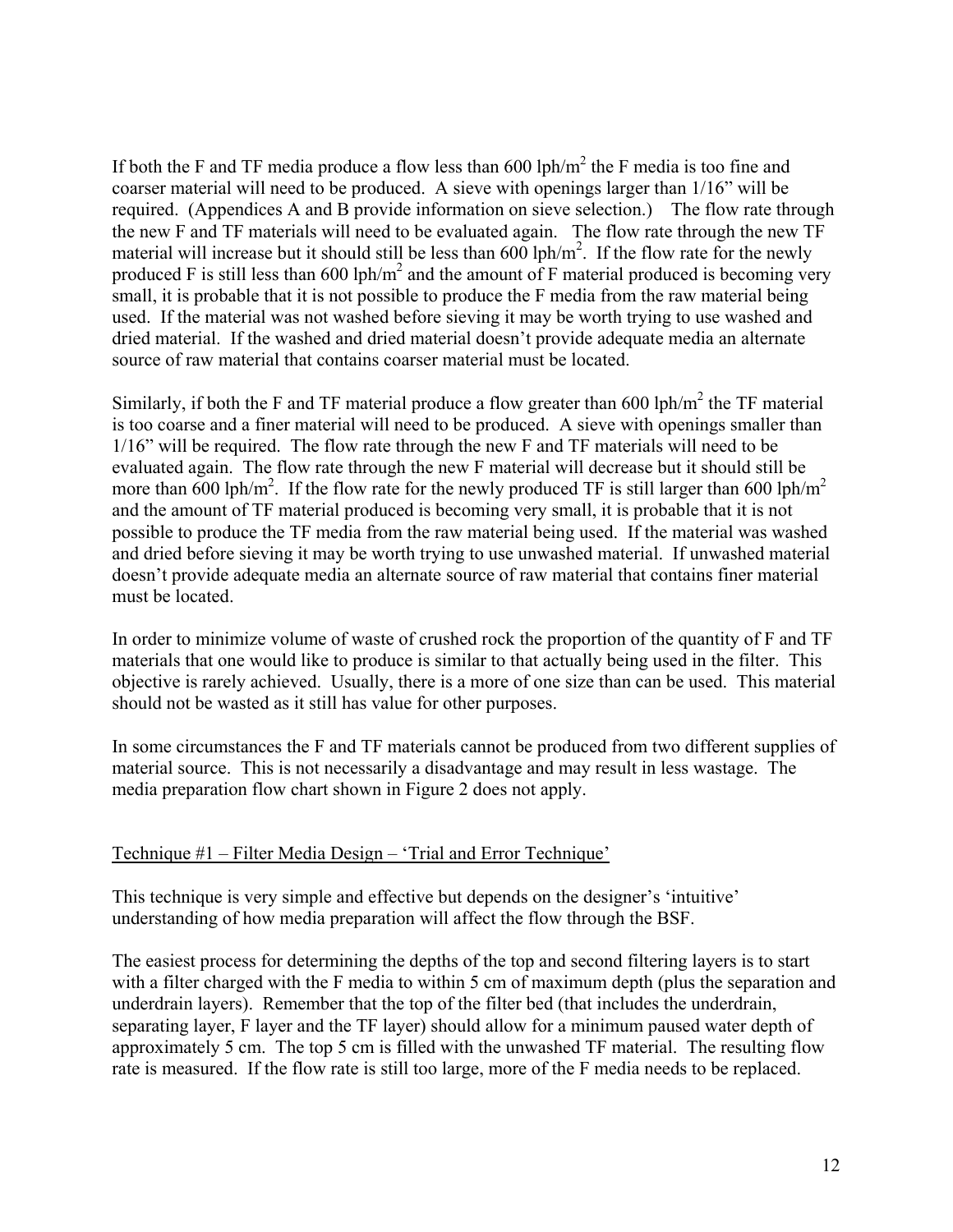If the flow rate is too low, it is necessary to replace the unwashed TF media with washed TF media. (It is very important that the top filtering layer be at least 4 cm thickness to facilitate cleaning.) If the flow rate is still too low when using washed TF, it may be necessary to use a coarser sieve for production of the F and TF media or consider other strategies to produce the media as described in the previous section.

If it appears that the TF layer exceeds 6 cm thickness the process of media preparation may be too labour intensive and a finer sieve should be used to produce the F and TF filtering material or other strategies considered to produce the media as described in the previous section.

(Note: The thicknesses of the F and TF layers can vary outside the limits suggested. The combined thickness of the F and TF layers must always be the same.)

Once procedures are established to produce the filtering layers it is reasonable to expect them to remain constant – provided the raw material remains the same. The procedures used to prepare the media should be documented in a straightforward way, easily understood by all individuals responsible for implementing the procedure.

Periodically, the flow rate should be checked to insure it is below the maximum yet not so low as to adversely affect filter acceptance. (Lower flow rates are OK but may not be acceptable to the intended consumer.)

#### Technique #2 – Filter Media Design – 'Analytical Technique'

The analytical technique will provide a very good estimate of the depths of the F and TF layers if it is followed very accurately. The only way to be sure that the depths are correct is to install the media in a BSF and measure the flows. The final depths of F and TF can be adjusted accordingly.

The procedure used is as follows:

Consider Figure 3 which shows a labelled sketch of a cross-section of a typical BioSand Water Filter.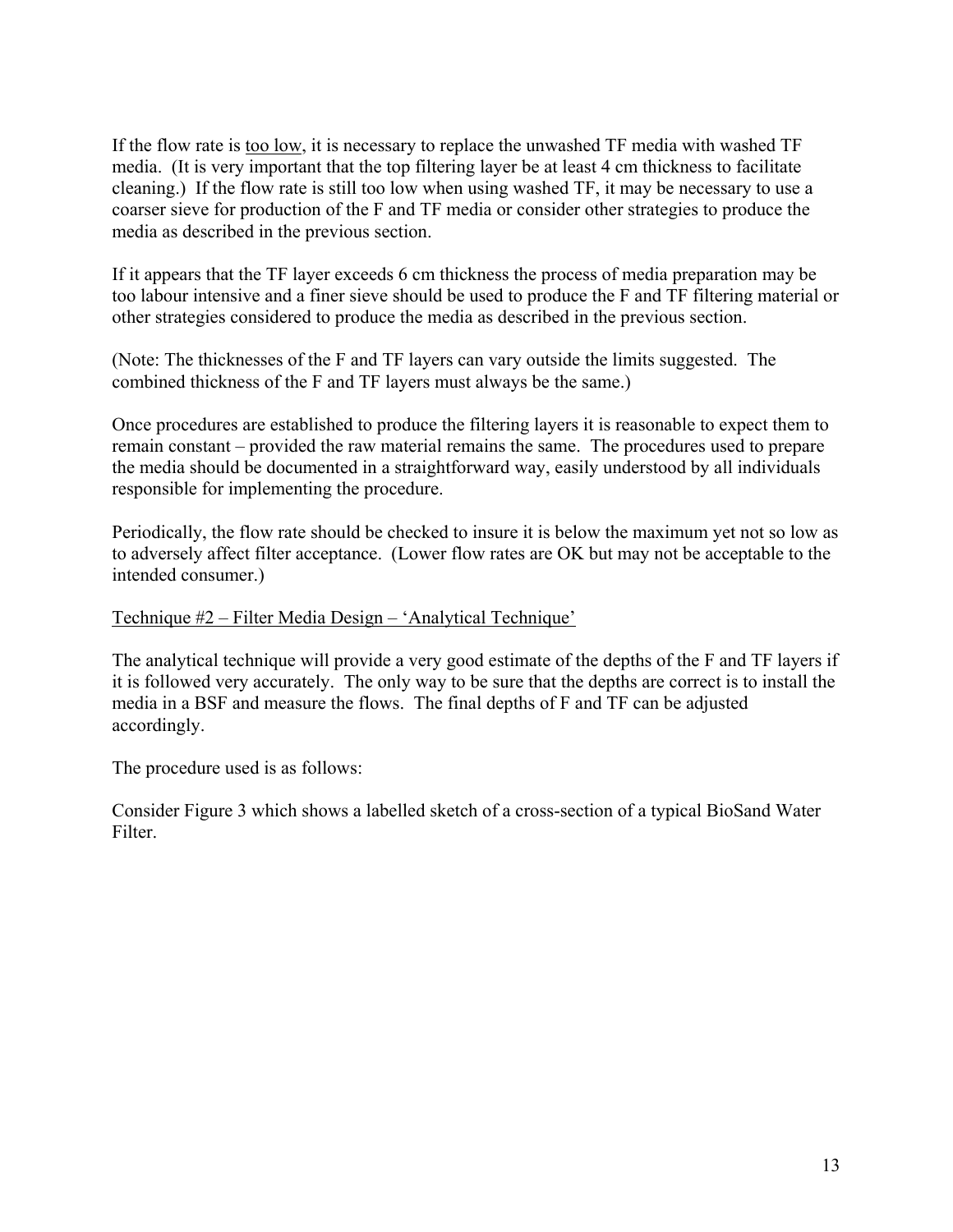

**Figure 3. Definition diagram for hydraulic analysis of BSF.**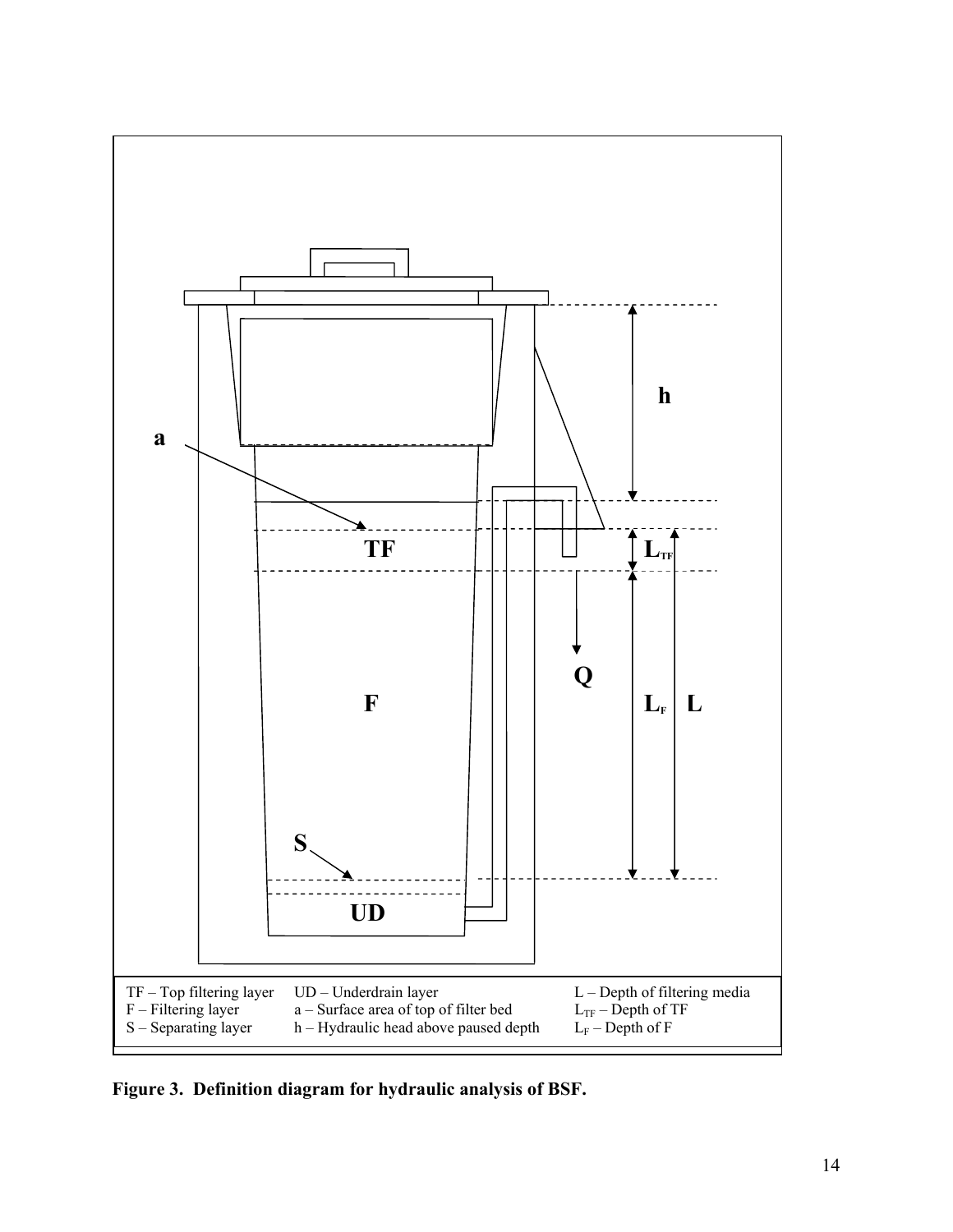The following equations describe the hydraulics of flow through the BSF.

$$
(1) \qquad Q = a K_e \frac{h}{L}
$$

$$
(2) \qquad Q_{TF} = aKrF \frac{h_{LTF}}{L_{TF}}
$$

$$
(3) \qquad Q_F = aK_F \frac{h_{LF}}{L_F}
$$

$$
(4) \qquad Q = Q_F = Q_{TF}
$$

$$
(5) \qquad h=h_F+h_{TF}
$$

$$
(6) \qquad L = L_F + L_{TF}
$$

Equations (1) to (6) may be solved to develop Equation (7)

(7) 
$$
L_{TF} = L \frac{(1/K_e - 1/K_F)}{(1/K_{TF} - 1/K_F)}
$$

Where:

| O               | Flow through BSF                                                         |
|-----------------|--------------------------------------------------------------------------|
| a               | Surface area of top of media.                                            |
| $K_e$           | Hydraulic conductivity considering both F and TF.                        |
| $K_{\rm F}$     | Hydraulic conductivity of F layer.                                       |
| $K_{\text{TF}}$ | Hydraulic conductivity of TF layer.                                      |
| h.              | Hydraulic head across F and TF (distance from top of paused depth to top |
|                 | of filter.                                                               |

- L Depth of both F and TF.
- $L_F$  Depth of F layer.
- $L_{TF}$  Depth of TF layer.

The thicknesses of the F and TF layers are then determined using the following procedure:

1. Determine  $K_e$  using Equation (1) by rearranging it as shown below:

$$
K_e = \frac{QL}{ah}
$$

 $Q =$  intended flow rate through filter m<sup>3</sup>/h (known).

 $L =$  depth of filtering media m (known).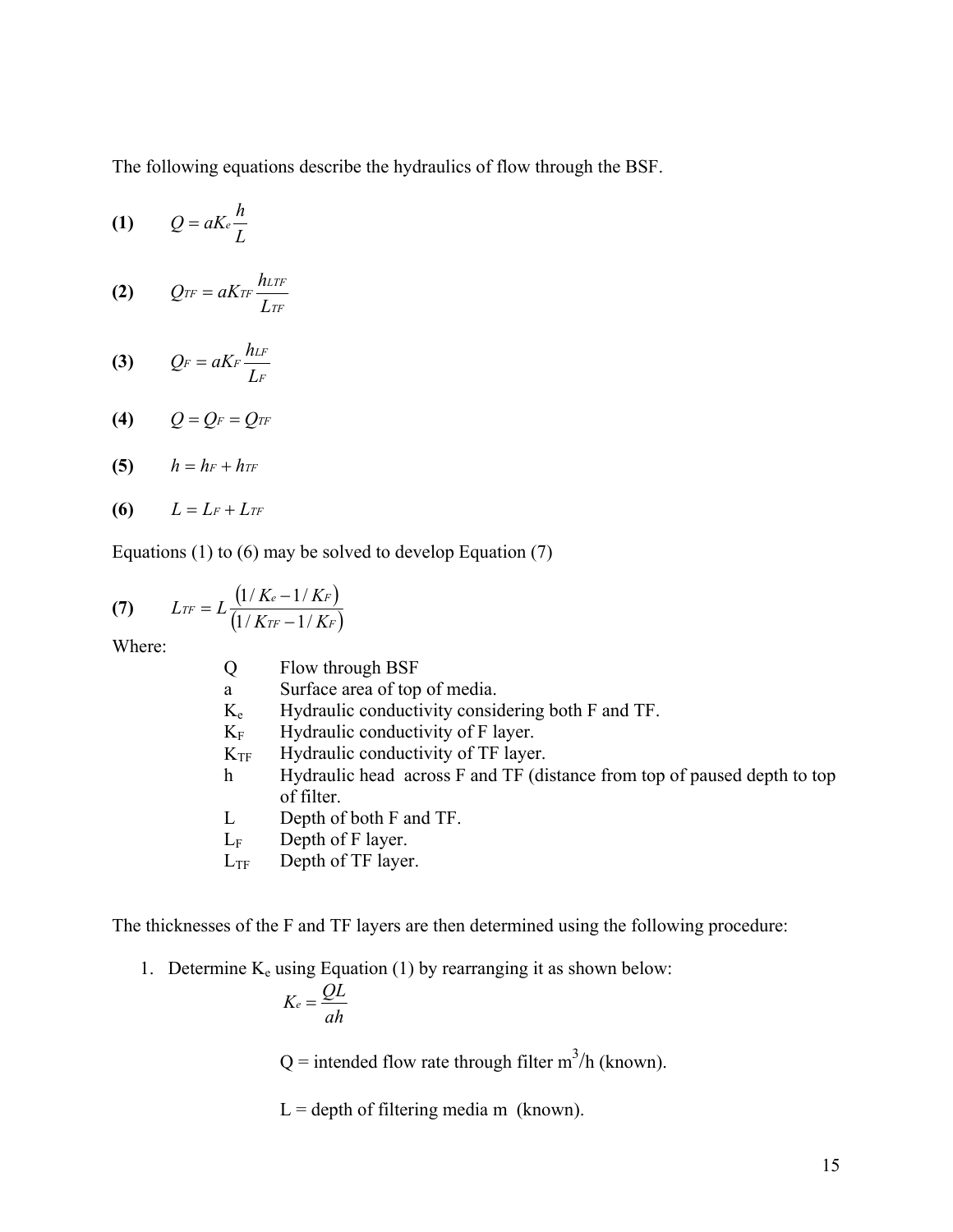a = intended surface are of top of filter bed (known).

h = hydraulic head equal to the distance between the top of the filter to the top of the paused water m (known).

2. Determine  $K_F$  by installing a BSF with correct depths of underdrain and separating media and using only the F media to the full depth L. The filter is then filled with water to the top and the flow rate  $Q_F$  is measured using a calibrated container and a stop watch. Determine  $K_F$  using Equation (2) by rearranging it as shown below:

$$
K_F = \frac{Q_F L}{ah}
$$

3. Determine  $K_{TF}$  by installing a BSF with correct depths of underdrain and separating media and using only the TF media to the full depth L. The filter is then filled with water to the top and the flow rate  $Q_{TF}$  is measured using a calibrated container and a stop watch. Determine  $K_{TF}$  using Equation (3) by rearranging it as shown below:

$$
K_{TF}=\frac{Q_{TF}L}{ah}
$$

- 4.  $L_{TF}$  is calculated using Equation (7).
- 5.  $L_F$  is calculated using Equation (6).

The analytical technique is also useful for determining the utility of different sieved products for use in a BSF. It is possible to determine the  $K_F$  and  $K_{TF}$  using a small filter or equivalent and using these values to determine the design of the filtering bed whatever materials that can be found..

#### **Bagging and Storage of Prepared Media**

Prepared filter media (all four layers) should be bagged in clean, water-proof sacks. Labelling should be waterproof. The media for each layer should be bagged separately. Each bag should contain slightly more media than is necessary since supplying less media than required can present serious problems at time of filter installation. Some settling of the filtering media will likely occur after it has been installed for some time and the extra media can be used to bring the filtering layer to the desired depth. The bags of prepared media should be protected from weather and contamination.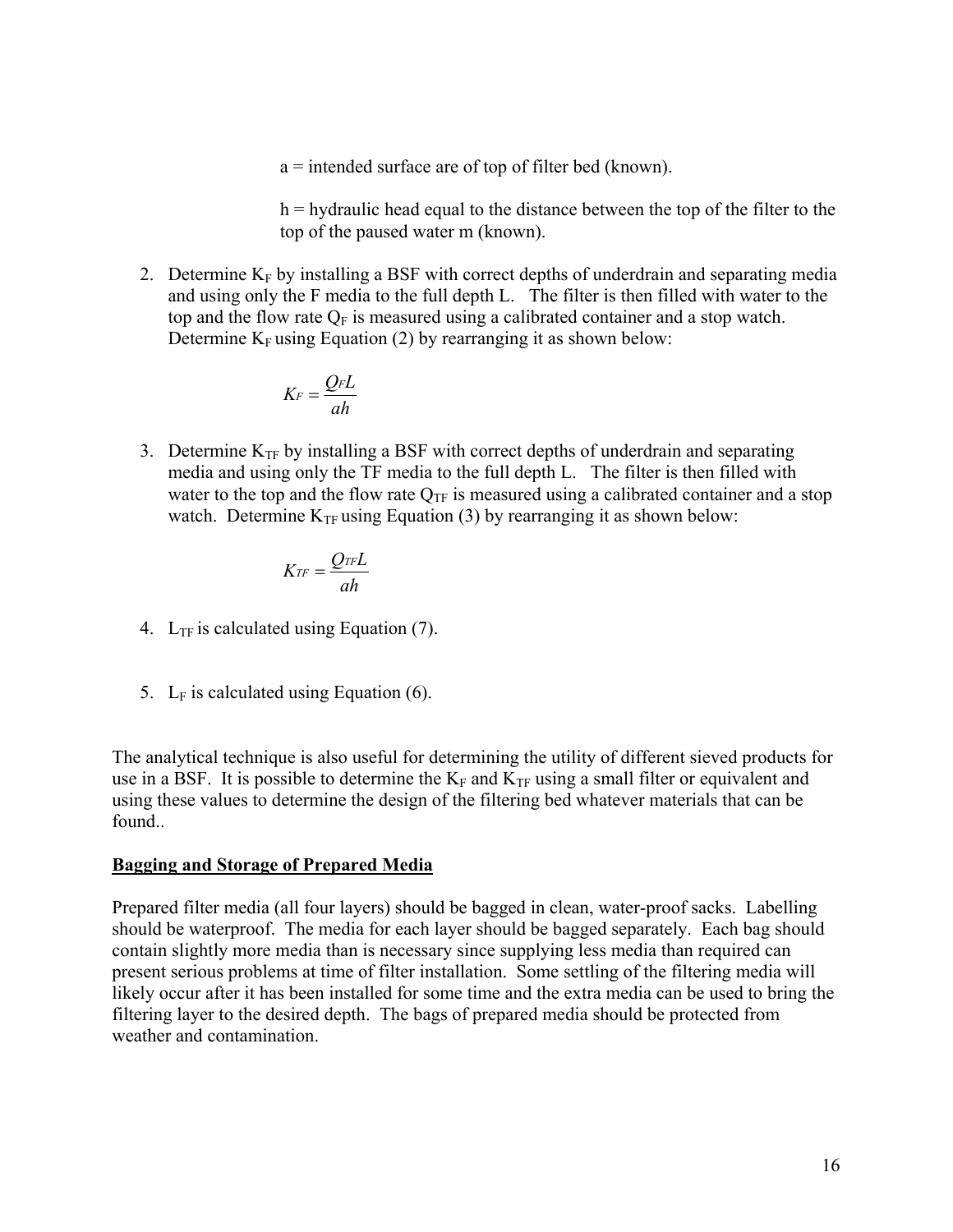# **Quality Control Considerations**

Periodically, it is useful to evaluate the unprocessed crush rock to determine if its characteristics (particle sizes) are changing. This is best achieved with a set of small sieves. The percentage of material captured on these sieves relative to total sample will remain constant if the particle size variation in the bulk sample is constant. If the particle sizes are thought to have changed significantly then it may be important to evaluate the entire media production process. Often problems of this nature become known from the people who are installing the filters in the field. They may complain of the filter production being too high or too low and these MAY suggest that the processed material is changing due to changes in the characteristics in the unprocessed crushed rock OR media production is not being performed carefully enough.

# **Water Supply, Clarifying and Reuse**

Media preparation requires the use of significant quantities of water. Ideally, media cleaning should occur near an abundant supply of water clean enough for media preparation. The water may be slightly turbid and be considered unsafe for human consumption but it should NOT contain pathogens that can penetrate the skin (e.g. Schistosomiasis). Wash water produced during media preparation is contaminated with excess sediment and should not be disposed of without allowing most of the particles to settle. It is definitely preferable to clarify the wash water (even using small amounts of coagulant such as alum) and reuse the clarified water. Media preparation operations that clarify and reuse their wastewater may be located quite far from the raw water supply.

# **Actual Installation Considerations**

Should the raw material supply used for producing the top and second filtering layers vary with time (this is quite probable) it may be impractical to try to alter the media production procedures to keep up with the variations in the characteristics of the resulting filtering media. Rather, it may be practical to install the filter bed using a standard procedure, which would result in flow rates near the maximum allowable. If after installation the flow rate is too low some of the top layer (1 cm or less) can be removed to achieve desirable flow rate. If the flow rate is too large the top filtering layer can be increased to reduce the flow rate to maximum allowed. The effect of removing or adding filter media is to increase or decrease the depth of the layer of water on top of the filter bed when flow is stopped. This is acceptable provided the variation of water depth is within 1 cm or so of the objective 5 cm.

Four media systems developed using one type of material may be quite different from other four media systems developed using other types of material. Crushed granite, gneiss, quartzite, limestone, dolomite, sandstone, etc. can be expected to require quite different preparation procedures. As a rule the more similar the shape of the crushed particles (closely examined using a magnifying glass) the similar the preparation procedure will be. Development of media preparation procedures using a completely unique material will be greatly facilitated by starting with any known procedure that is working successfully and modifying it as required.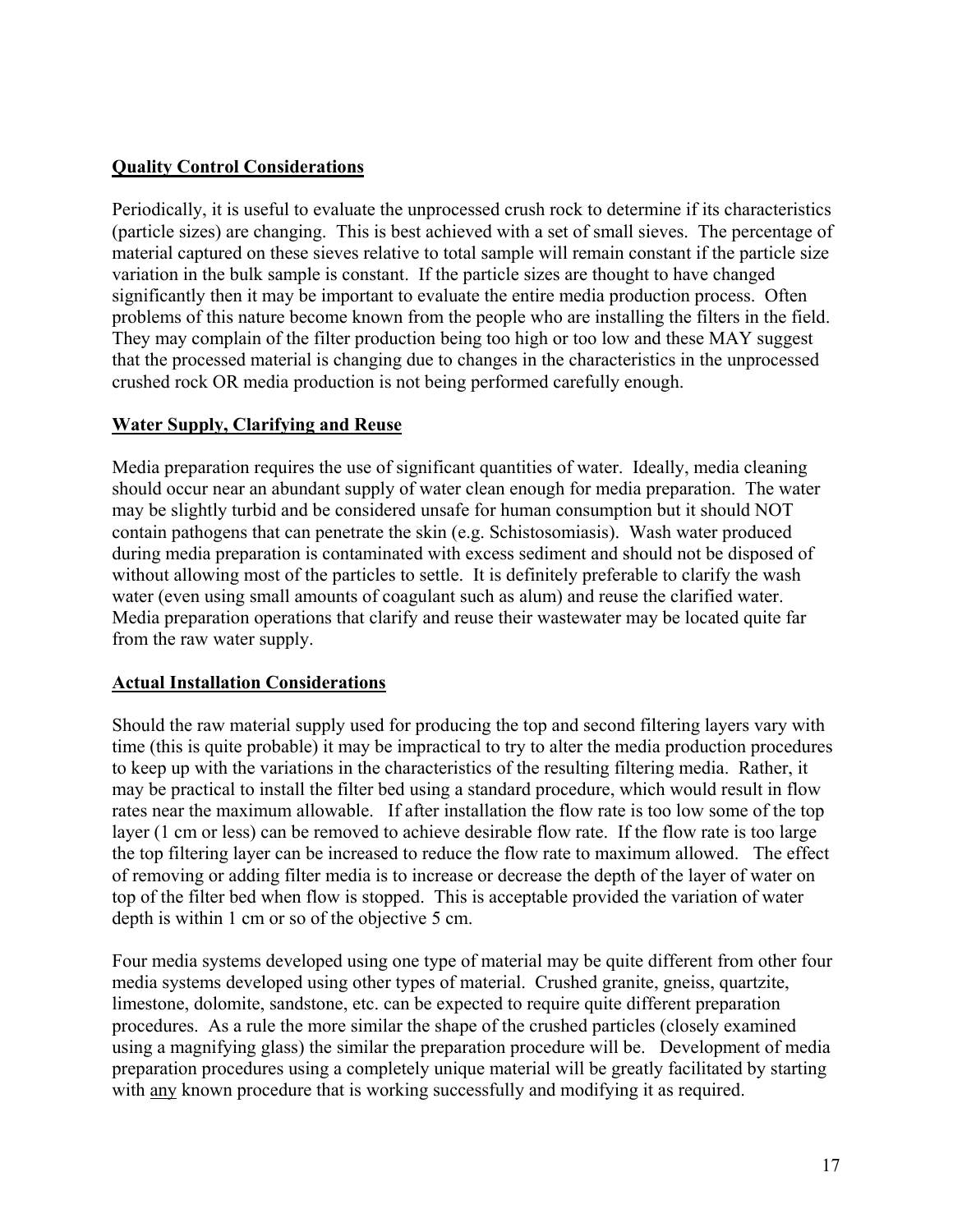# **Final Comments**

It is clear that developing and implementing the four layer system appears to be an onerous task that must be undertaken in a professional manner. The purpose is to provide very good QA/QC that is practical to use. This is especially important where media preparation is concerned and essential when thousands of BSF's are being produced. The three layer system has been demonstrated to do this as well but not without considerable effort. Once the necessary manufacturing procedures have been put into place the four layer system can be expected to require significantly less work to produce quality filter media with a minimum of effort and expense.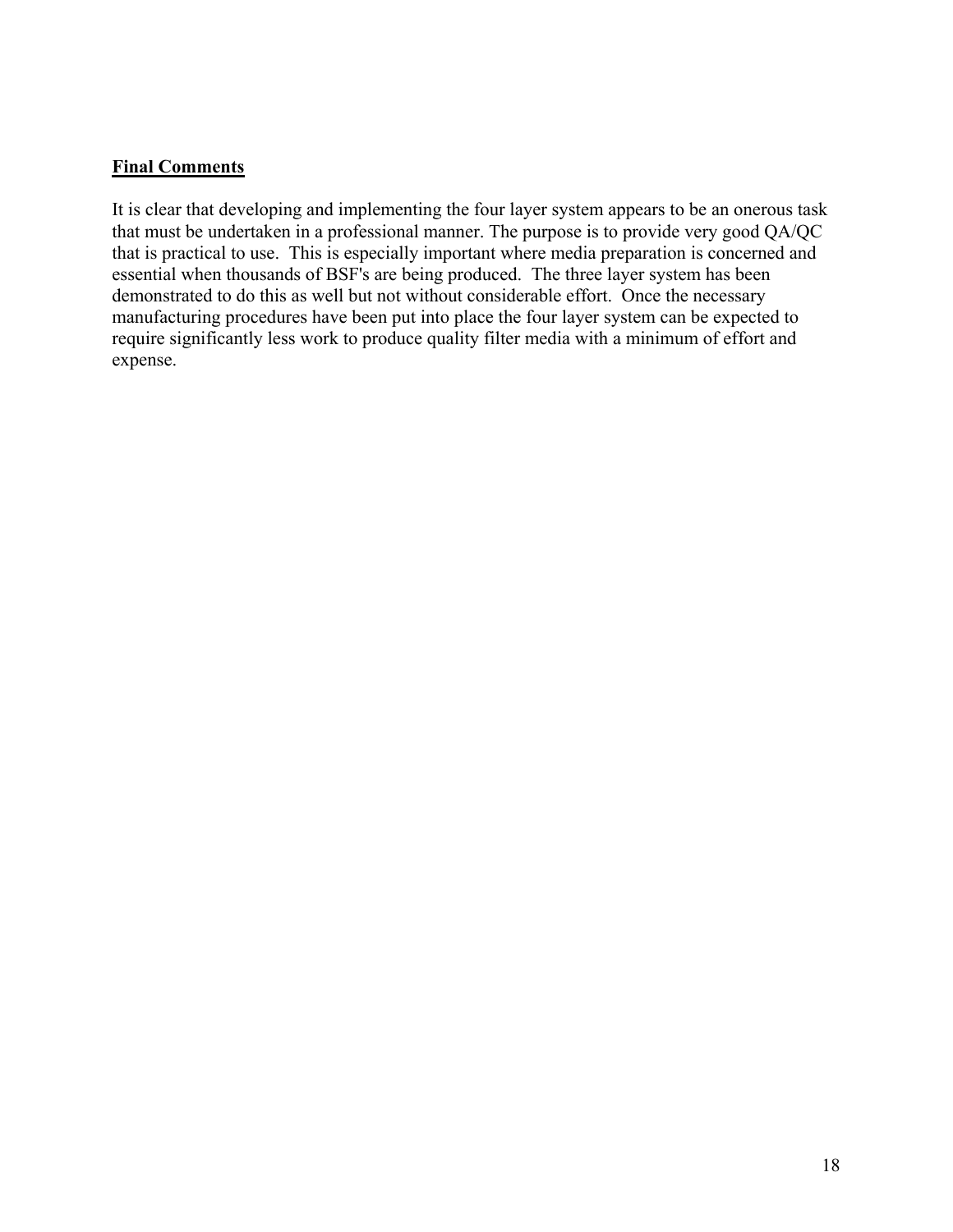# **APPENDIX A**

# **Standard Sieve Sizes**

| <b>Mesh Size</b><br>(microns) | <b>TYLER</b> | <b>BS-410</b><br><b>ASTM-E11</b> |      | <b>DIN-4188</b> |  |  |
|-------------------------------|--------------|----------------------------------|------|-----------------|--|--|
| μm                            | Mesh<br>No.  |                                  | Mesh | mm              |  |  |
|                               |              |                                  |      |                 |  |  |
| 5                             | 2500         |                                  | 2500 | 0.005           |  |  |
| 10                            | 1250         | 1250                             |      | 0.010           |  |  |
| 15                            | 800          |                                  | 800  | 0.015           |  |  |
| 20                            | 625          |                                  | 625  | 0.020           |  |  |
| 22                            |              |                                  |      | 0.022           |  |  |
| 25                            | 500          |                                  | 500  | 0.025           |  |  |
| 28                            |              |                                  |      | 0.028           |  |  |
| 32                            |              |                                  |      | 0.032           |  |  |
| 36                            |              |                                  |      | 0.036           |  |  |
| 38                            | 400          | 400                              | 400  |                 |  |  |
| 40                            |              |                                  |      | 0.040           |  |  |
| 45                            | 325          | 325                              | 350  | 0.045           |  |  |
| 50                            |              |                                  |      | 0.050           |  |  |
| 53                            | 270          | 270                              | 300  |                 |  |  |
| 56                            |              |                                  |      | 0.056           |  |  |
| 63                            | 250          | 230                              | 240  | 0.063           |  |  |
| 71                            |              |                                  |      | 0.071           |  |  |
| 75                            | 200          | 200                              | 200  |                 |  |  |
| 80                            |              |                                  |      | 0.080           |  |  |
| 90                            | 170          | 170                              | 170  | 0.090           |  |  |
| 100                           |              |                                  |      | 0.100           |  |  |
| 106                           | 150          | 140                              | 150  |                 |  |  |
| 112                           |              |                                  |      | 0.112           |  |  |
| 125                           | 115          | 120                              | 120  | 0.125           |  |  |
| 140                           |              |                                  |      | 0.140           |  |  |
| 150                           | 100          | 100                              | 100  |                 |  |  |
| 160                           |              |                                  |      | 0.160           |  |  |
| 180                           | 80           | 80                               | 85   | 0.180           |  |  |
| 200                           |              |                                  |      | 0.200           |  |  |
| 212                           | 65           | 70                               | 72   |                 |  |  |
| 250                           | 60           | 60                               | 60   | 0.250           |  |  |
| 280                           |              |                                  |      | 0.280           |  |  |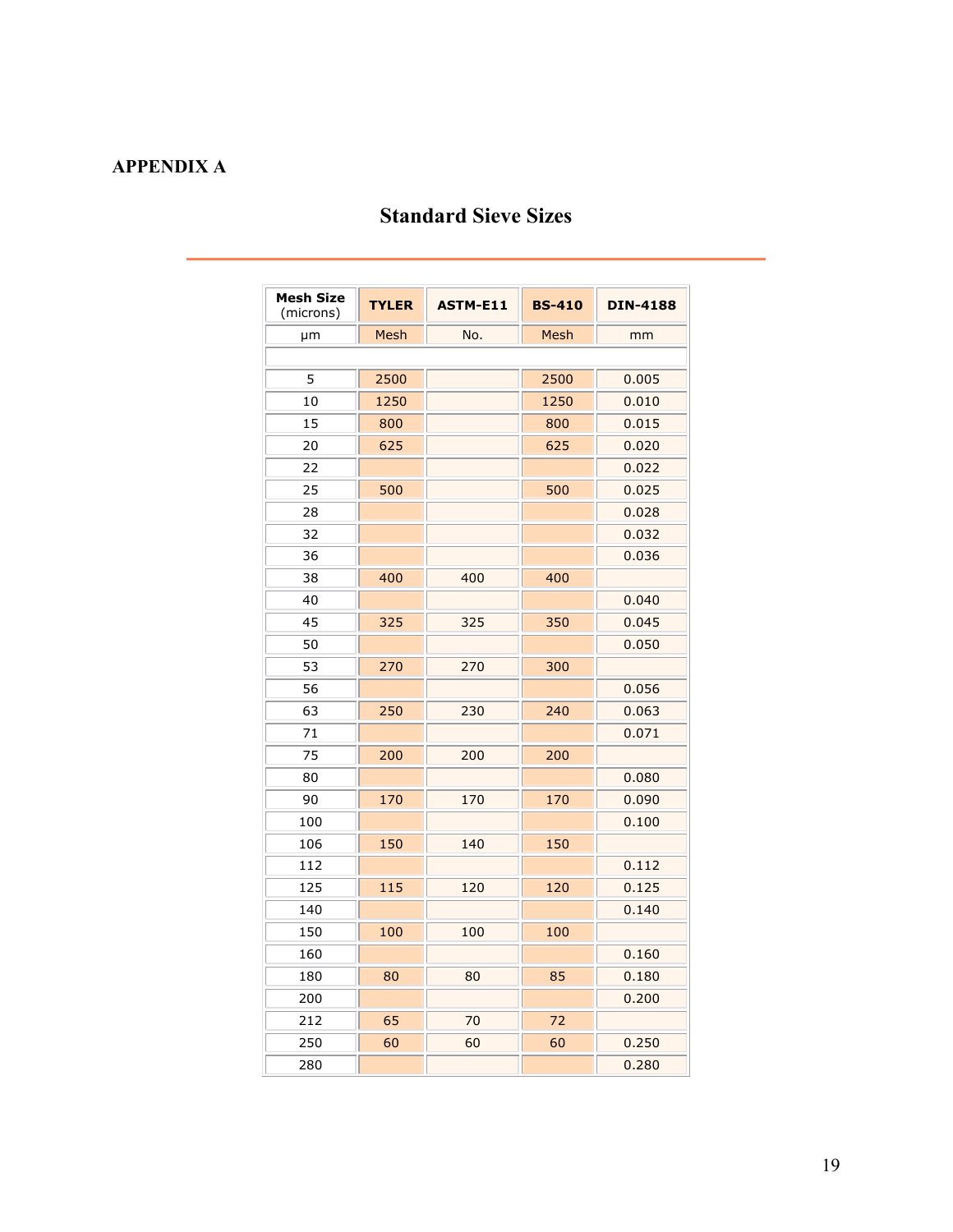| 315  |                |                |                  | 0.315 |
|------|----------------|----------------|------------------|-------|
| 355  | 42             | 45             | 44               | 0.355 |
| 400  |                |                |                  | 0.400 |
| 425  | 35             | 40             | 36               |       |
| 450  |                |                |                  | 0.450 |
| 500  | 32             | 35             | 30               | 0.500 |
| 560  |                |                |                  | 0.560 |
| 600  | 28             | 30             | 25               |       |
| 630  |                |                |                  | 0.630 |
| 710  | 24             | 25             | 22               | 0.710 |
| 800  |                |                |                  | 0.800 |
| 850  | 20             | 20             | 18               |       |
| 900  |                |                |                  | 0.900 |
| 1000 | 16             | 18             | 16               | 1.0   |
| 1120 |                |                |                  | 1.12  |
| 1180 | 14             | 16             | 14               |       |
| 1250 |                |                |                  | 1.25  |
| 1400 | 12             | 14             | 12               | 1.4   |
| 1600 |                |                |                  | 1.6   |
| 1700 | 10             | 12             | 10               |       |
| 1800 |                |                |                  | 1.8   |
| 2000 | 9              | 10             | $\bf 8$          | 2.0   |
| 2240 |                |                |                  | 2.24  |
| 2360 | 8              | 8              | $\overline{7}$   |       |
| 2500 |                |                |                  | 2.5   |
| 2800 | $\overline{7}$ | $\overline{7}$ | $\boldsymbol{6}$ | 2.8   |
| 3150 |                |                |                  | 3.15  |
| 3350 | 6              | 6              | 5                |       |
| 3550 |                |                |                  | 3.55  |
| 4000 | 5              | 5              | $\overline{4}$   | 4.0   |
| 4500 |                |                |                  | 4.5   |
| 4750 | $\overline{4}$ | $\overline{4}$ | 3.5              |       |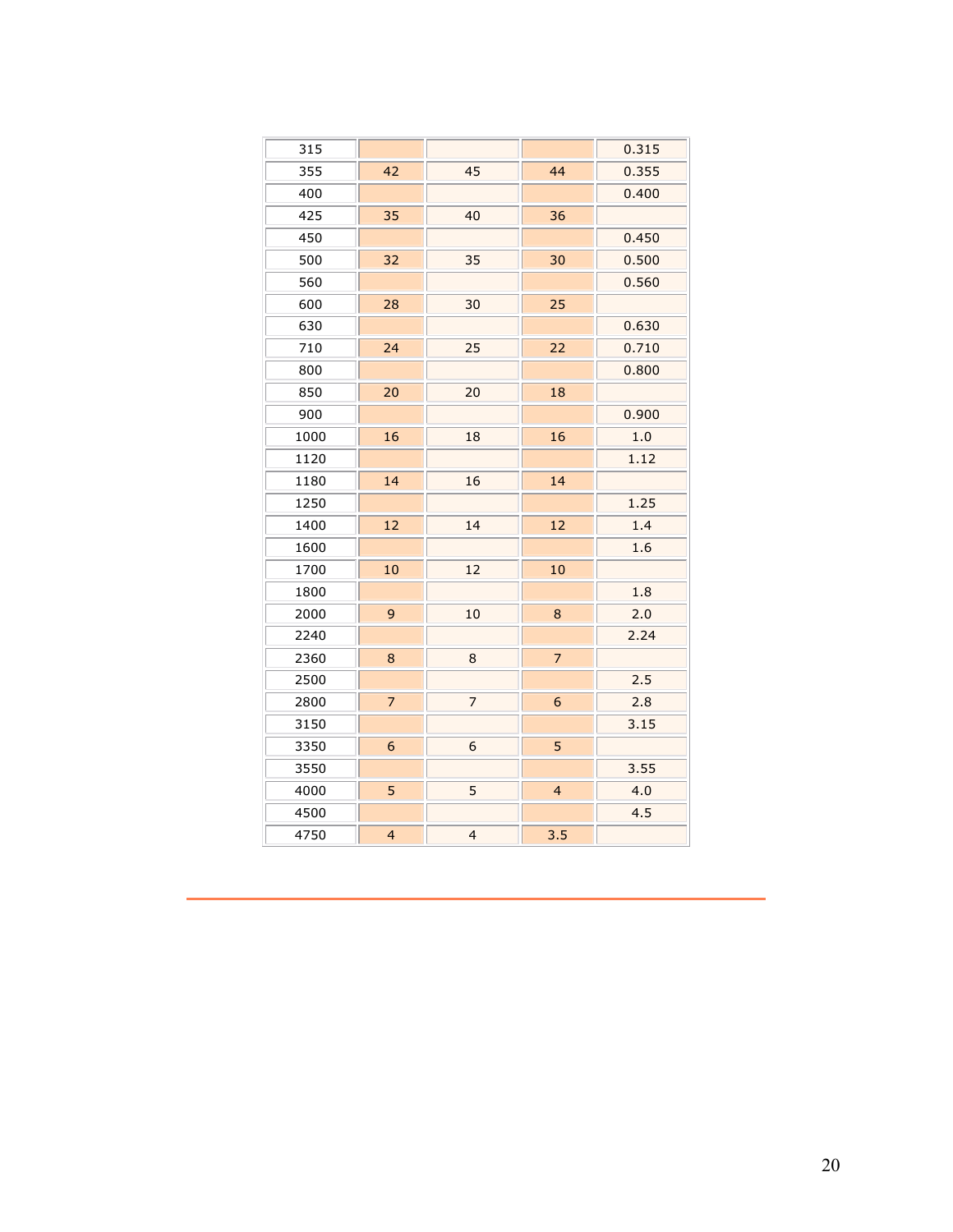| Mesh<br>Per    | <b>Wire</b>  | <b>Width</b>  | <b>Open</b>            | 12"x<br>12"                  | 36" & 48" Wide<br><b>Continuous</b><br><b>Lengths</b> |                         |                         |
|----------------|--------------|---------------|------------------------|------------------------------|-------------------------------------------------------|-------------------------|-------------------------|
| Lin.<br>In.    | Dia.,<br>In. | Open.,<br>In. | Area,<br>$\frac{1}{2}$ | <b>Sheets</b><br><b>Each</b> |                                                       | 15-<br>36<br>sq.<br>ft. | 39-<br>60<br>sq.<br>ft. |
| $1" *$         | 0.120        | 0.880         | 77.4                   | \$16.92                      | \$16.92                                               | \$13.84                 | \$11.62                 |
| $1" *$         | 0.080        | 0.920         | 84.6                   | 10.84                        | 10.84                                                 | 9.17                    | 6.78                    |
| $3/4" *$       | 0.120        | 0.630         | 70.5                   | 21.47                        | 21.47                                                 | 17.56                   | 14.74                   |
| $3/4"$ *       | 0.080        | 0.670         | 79.8                   | 12.54                        | 12.54                                                 | 10.62                   | 8.56                    |
| 2 x 2          | 0.120        | 0.380         | 57.8                   | 33.00                        | 33.00                                                 | 26.40                   | 22.18                   |
| $2 \times 2$   | 0.105        | 0.395         | 62.4                   | 23.46                        | 23.46                                                 | 16.12                   | 13.15                   |
| 2 x 2          | 0.080        | 0.420         | 70.6                   | 14.80                        | 14.80                                                 | 11.84                   | 9.94                    |
| 2 x 2          | 0.063        | 0.437         | 76.4                   | 8.83                         | 8.83                                                  | 7.15                    | 5.70                    |
| $2 \times 2$   | 0.047        | 0.453         | 82.1                   | 6.91                         | 6.91                                                  | 5.75                    | 4.68                    |
| 3 x 3          | 0.080        | 0.253         | 57.6                   | 19.56                        | 19.56                                                 | 15.64                   | 13.13                   |
| $3 \times 3$   | 0.063        | 0.270         | 65.6                   | 13.04                        | 13.04                                                 | 10.43                   | 8.76                    |
| 3 x 3          | 0.047        | 0.286         | 73.6                   | 8.34                         | 8.83                                                  | 7.06                    | 5.35                    |
| $4 \times 4$   | 0.080        | 0.170         | 46.2                   | 29.95                        | 29.95                                                 | 23.96                   | 20.13                   |
| 4 x 4          | 0.063        | 0.187         | 56.0                   | 17.98                        | 17.88                                                 | 14.30                   | 12.10                   |
| $4 \times 4$   | 0.047        | 0.203         | 65.9                   | 10.18                        | 10.18                                                 | 8.14                    | 6.60                    |
| 5 x 5          | 0.047        | 0.153         | 58.5                   | 12.60                        | 12.60                                                 | 10.08                   | 8.47                    |
| $5 \times 5$   | 0.041        | 0.159         | 63.2                   | 10.01                        | 10.01                                                 | 8.02                    | 6.73                    |
| 6 x 6          | 0.063        | 0.104         | 38.9                   | 26.72                        | 26.72                                                 | 21.86                   | 18.36                   |
| 6 x 6          | 0.047        | 0.120         | 51.8                   | 15.16                        | 15.16                                                 | 12.12                   | 10.19                   |
| 6 x 6          | 0.035        | .0132         | 62.7                   | 9.35                         | 9.35                                                  | 7.48                    | 5.98                    |
| 8 x 8          | 0.063        | 0.062         | 24.6                   | 54.91                        | 55.47                                                 | 45.38                   | 33.60                   |
| 8 x 8          | 0.047        | 0.078         | 38.9                   | 20.12                        | 20.12                                                 | 16.46                   | 13.82                   |
| 8 x 8          | 0.035        | 0.090         | 51.8                   | 10.54                        | 10.54                                                 | 8.43                    | 7.08                    |
| $8 \times 8$   | 0.032        | 0.093         | 55.4                   | 11.60                        | 11.60                                                 | 9.67                    | 7.87                    |
| $8 \times 8$   | 0.028        | 0.097         | 60.2                   | 7.46                         | 7.46                                                  | 5.96                    | 4.99                    |
| $10 \times 10$ | 0.047        | 0.053         | 28.1                   | 31.38                        | 31.38                                                 | 25.10                   | 21.08                   |
| $10\times10$   | 0.035        | 0.065         | 42.3                   | 14.14                        | 14.14                                                 | 11.31                   | 9.50                    |
| $10\times10$   | 0.032        | 0.068         | 46.2                   | 14.49                        | 14.49                                                 | 12.07                   | 8.80                    |
| $10 \times 10$ | 0.025        | 0.075         | 56.3                   | 7.18                         | 7.18                                                  | 5.74                    | 4.82                    |
| 12 x 12        | 0.041        | 0.042         | 25.4                   | 37.33                        | 37.33                                                 | 32.66                   | 25.97                   |
| 12 x 12        | 0.035        | 0.048         | 33.2                   | 20.30                        | 20.30                                                 | 16.24                   | 13.64                   |
| 12 x 12        | 0.032        | 0.051         | 37.5                   | 15.68                        | 15.68                                                 | 12.54                   | 10.54                   |
| 12 x 12        | 0.028        | 0.055         | 43.6                   | 12.08                        | 12.08                                                 | 9.76                    | 8.12                    |
| 12 x 12        | 0.023        | 0.060         | 51.8                   | 7.46                         | 7.46                                                  | 5.96                    | 4.99                    |

# **APPENDIX B. Specifications for a typical wire-mesh cloth.**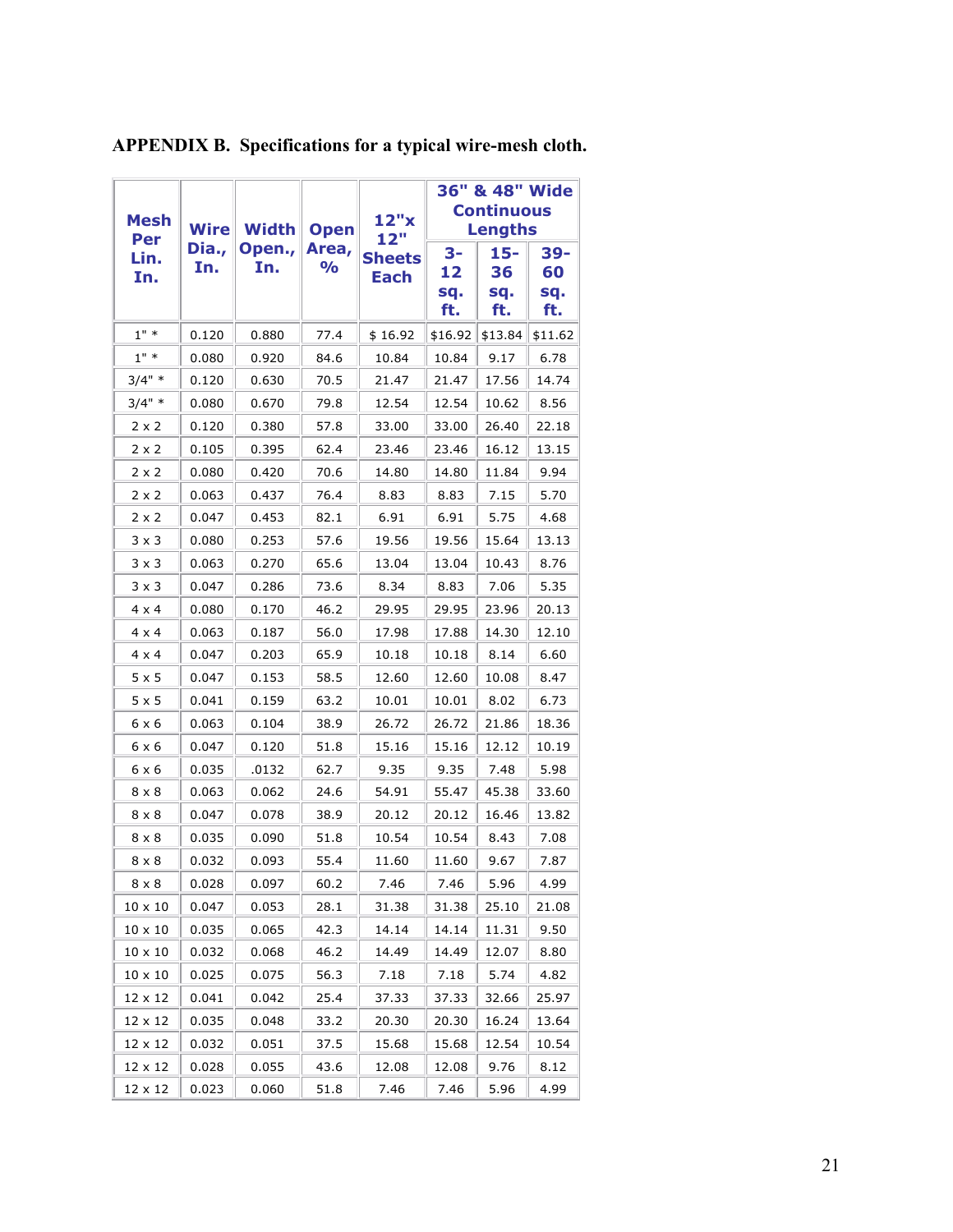| 14 x 14        | 0.032  | 0.039  | 29.8 | 20.85 | 20.85 | 17.63 | 12.21 |
|----------------|--------|--------|------|-------|-------|-------|-------|
| 14 x 14        | 0.025  | 0.046  | 41.5 | 11.06 | 11.06 | 8.84  | 7.44  |
| 14 x 14        | 0.023  | 0.048  | 45.2 | 13.15 | 13.15 | 11.12 | 7.70  |
| 14 x 14        | 0.020  | 0.051  | 51.0 | 8.67  | 15.75 | 6.93  | 5.60  |
| 16 x 16        | 0.028  | 0.035  | 30.5 | 19.13 | 19.13 | 16.40 | 13.17 |
| 16 x 16        | 0.023  | 0.040  | 39.9 | 14.02 | 14.02 | 11.87 | 9.58  |
| 16 x 16        | 0.018  | 0.045  | 50.7 | 7.70  | 7.70  | 6.16  | 5.20  |
| 18 x 18        | 0.020  | 0.036  | 41.1 | 17.98 | 17.98 | 14.98 | 12.18 |
| 18 x 18        | 0.017  | 0.039  | 48.3 | 7.15  | 7.15  | 5.72  | 4.60  |
| 20 x20         | 0.023  | 0.027  | 29.2 | 15.68 | 15.68 | 12.54 | 10.54 |
| 20 x 20        | 0.020  | 0.030  | 36.0 | 13.40 | 13.40 | 11.35 | 9.17  |
| $20 \times 20$ | 0.018  | 0.032  | 41.0 | 6.33  | 6.33  | 5.27  | 4.60  |
| 20 x 20        | 0.017  | 0.033  | 43.6 | 7.81  | 7.81  | 6.51  | 5.28  |
| $20 \times 20$ | 0.016  | 0.034  | 46.2 | 8.94  | 8.94  | 7.15  | 5.60  |
| 24 x 24        | 0.014  | 0.028  | 44.2 | 8.94  | 8.94  | 7.15  | 5.70  |
| 28 x 28        | 0.010  | 0.026  | 51.8 | 4.95  | 4.95  | 4.12  | 3.60  |
| $30 \times 30$ | 0.013  | 0.020  | 37.1 | 6.28  | 6.28  | 5.23  | 4.55  |
| $30 \times 30$ | 0.012  | 0.021  | 40.8 | 7.43  | 7.43  | 5.94  | 4.80  |
| 35 x 35        | 0.012  | 0.017  | 33.8 | 6.28  | 6.28  | 5.23  | 4.55  |
| 35 x 35        | 0.010  | 0.019  | 42.4 | 7.16  | 6.37  | 5.46  | 3.83  |
| 40 x 40        | 0.0135 | 0.012  | 21.2 | 16.72 | 16.72 | 14.34 | 11.50 |
| 40 x 40        | 0.011  | 0.014  | 31.4 | 7.81  | 7.81  | 6.51  | 5.28  |
| 40 x 40        | .010   | 0.015  | 36.0 | 7.43  | 7.43  | 5.94  | 4.80  |
| 40 x 40        | 0.0095 | 0.016  | 38.4 | 7.19  | 7.19  | 5.99  | 4.88  |
| 50 x 50        | 0.009  | 0.011  | 30.3 | 8.54  | 8.54  | 6.82  | 5.70  |
| $60 \times 60$ | 0.0075 | 0.009  | 30.5 | 7.40  | 7.40  | 5.92  | 4.97  |
| 70 x 70        | 0.0065 | 0.008  | 29.8 | 6.52  | 6.52  | 5.34  | 4.48  |
| 80 x 80        | 0.0070 | 0.006  | 19.4 | 8.10  | 8.10  | 6.75  | 5.88  |
| 80 x 80        | 0.0055 | 0.007  | 31.4 | 7.24  | 7.24  | 5.79  | 4.86  |
| 90 x 90        | 0.0055 | 0.006  | 25.4 | 9.15  | 9.15  | 7.95  | 6.26  |
| 100 x 100      | 0.0045 | 0.006  | 30.3 | 7.30  | 7.30  | 5.83  | 4.60  |
| 120 x 120      | 0.0040 | 0.0043 | 26.6 | 12.76 | 12.76 | 10.63 | 8.65  |
| 120 x 120      | 0.0037 | 0.005  | 30.7 | 7.40  | 7.40  | 5.92  | 4.97  |
| 150 x 150      | 0.0026 | 0.0041 | 37.4 | 10.45 | 10.45 | 8.36  | 6.70  |
| 165 x 165      | 0.0019 | 0.0041 | 44.0 | 10.35 | 10.35 | 8.87  | 8.65  |
| 200 x 200      | 0.0021 | 0.0029 | 33.6 | 11.42 | 11.42 | 9.13  | 7.68  |
| 200 x 200      | 0.0016 | 0.0035 | 46.0 | 17.82 | 17.82 | 15.07 | 12.18 |
| 230 x 230      | 0.0014 | 0.0028 | 46.0 | 20.36 | 20.36 | 17.23 | 13.91 |
| 250 x 250      | 0.0016 | 0.0024 | 36.0 | 21.94 | 21.94 | 18.28 | 14.87 |
| 270 x 270      | 0.0014 | 0.0022 | 38.0 | 22.56 | 22.56 | 19.09 | 15.42 |
| 325 x 325      | 0.0014 | 0.0017 | 30.0 | 22.70 | 22.70 | 18.15 | 15.30 |
| 325 x 325      | 0.0011 | 0.0020 | 42.0 | 30.66 | 30.66 | 26.28 | 21.09 |
| 400 x 400      | 0.0010 | 0.0015 | 36.0 | 49.95 | 49.95 | 42.81 | 34.37 |